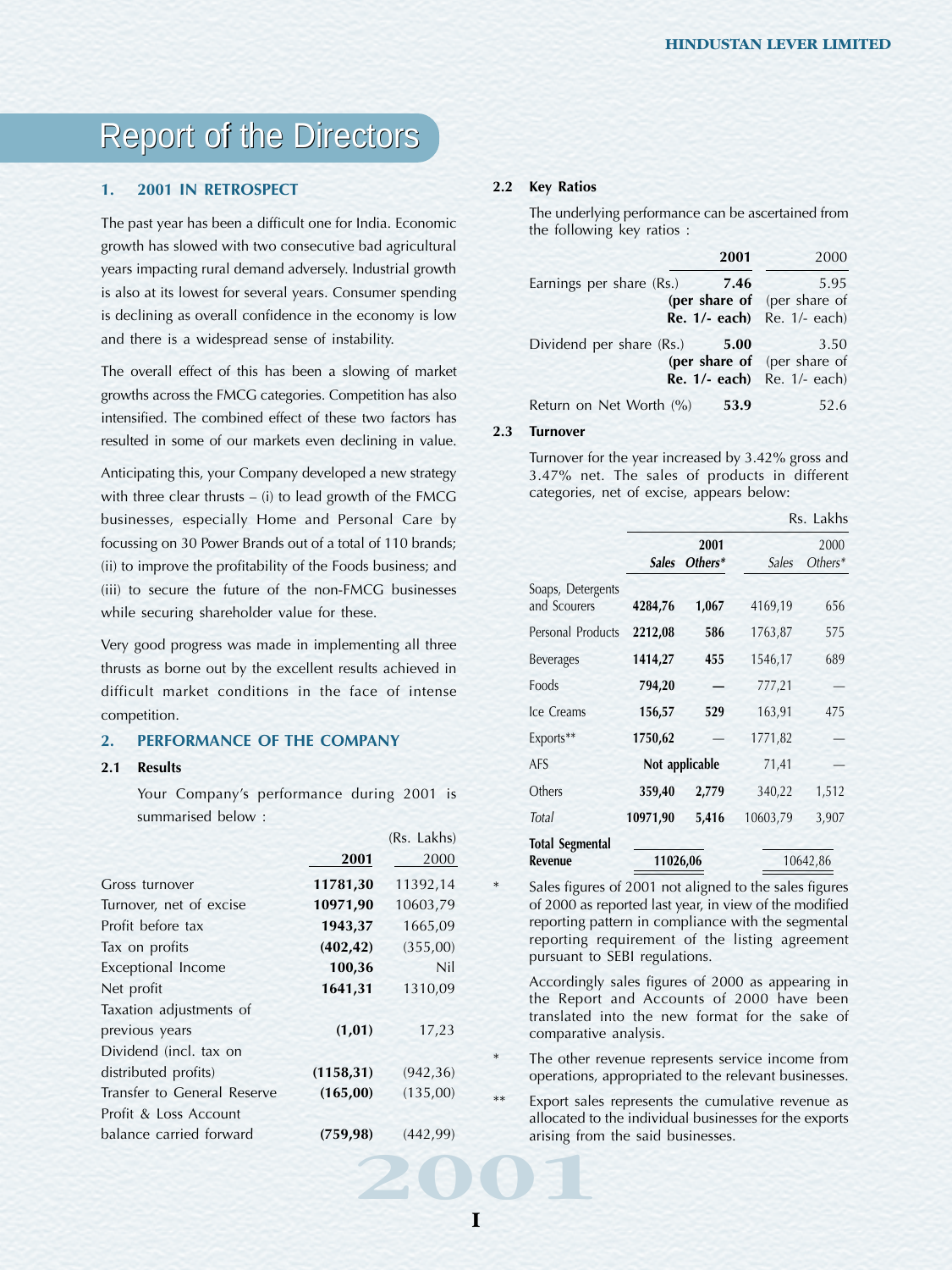# **3. RESPONSIBILITY STATEMENT**

The Directors confirm :

- a) that in the preparation of the annual accounts, the applicable accounting standards have been followed and that no material departures have been made from the same;
- b) that they have selected such accounting policies and applied them consistently and made judgements and estimates that are reasonable and prudent so as to give a true and fair view of the state of affairs of the Company at the end of the financial year and of the profits of the Company for that period;
- c) that they have taken proper and sufficient care for the maintenance of adequate accounting records in accordance with the provisions of the Companies Act 1956 for safeguarding the assets of the Company and for preventing and detecting fraud and other irregularities;
- d) that they have prepared the annual accounts on a going concern basis.

### **4. CORPORATE GOVERNANCE**

Certificate dated May 20, 2002 of the auditors of your Company regarding compliance of the conditions of Corporate Governance as stipulated in Clause 49 of the listing agreement with stock exchanges, is enclosed.

Your Company has been practicing the principles of good corporate governance over the years.

The Board of Directors supports the broad principles of corporate governance. In addition to the basic governance issues, the board lays strong emphasis on transparency, accountability and integrity.

### **5. PRODUCT CATEGORIES**

### **5.1 Soaps & Detergents**

**2001** The overall market growth for Soaps & Detergents was sluggish during the year with a sharp decline in the Popular & Premium segments of the market. In particular, rural markets where the business has a traditionally strong presence performed poorly following decline in the agricultural growth. The discount segment continued to

face severe price-led competition. Against this background, the business registered a relatively better performance in terms of growth. Major investments were made behind quality enhancements of key brands like Lux, Surf and Wheel during the year with clear consumer benefits. These were backed by some strong consumer promotions during the year including multi-packs. Lifebuoy Active was launched during the year and in a short time, the brand grew handsomely with a 3.7% share of the segment. This helped offset the decline of Lifebuoy Carbolic. Major investments have been planned to retain and grow the Lifebuoy franchise in 2002.

Overall, Power Brands grew significantly ahead of the market and are poised well for a stronger performance once the market turns around with the impending economic revival. Innovation will continue to drive growth in the following year, with several projects in the pipeline.

Major initiatives to improve distribution reach, particularly in the rural markets, were undertaken during the year to build upon the competitive advantage that the business currently holds in sales and distribution. Significant investments were also made in networking & Information Technology (IT) to manage supply chain more efficiently and make a quantum improvement in the customer service levels. Project LEAP which brings together the combined strength of IT, Sales and Commercial to deliver better customer service and make the entire supply chain – including the back end systems connected with suppliers of materials – respond faster to the short term changes in the market place, has been implemented towards the end of the year in the Soaps business and the initial results were encouraging. The focus in 2002 will be to stabilise the system and prepare for rolling it out to other businesses.

A few highlights of the 2001 brand performance are :

- With Wheel and Rin, the business not only recorded brand leadership again after a decade but also captured No. 2 slot in Laundry.
- Lux recorded its highest ever share in the last 24 months.
- Wheel Green Powder shares are at their highest in 24 months.
- Surf Excel has reached its highest value share ever.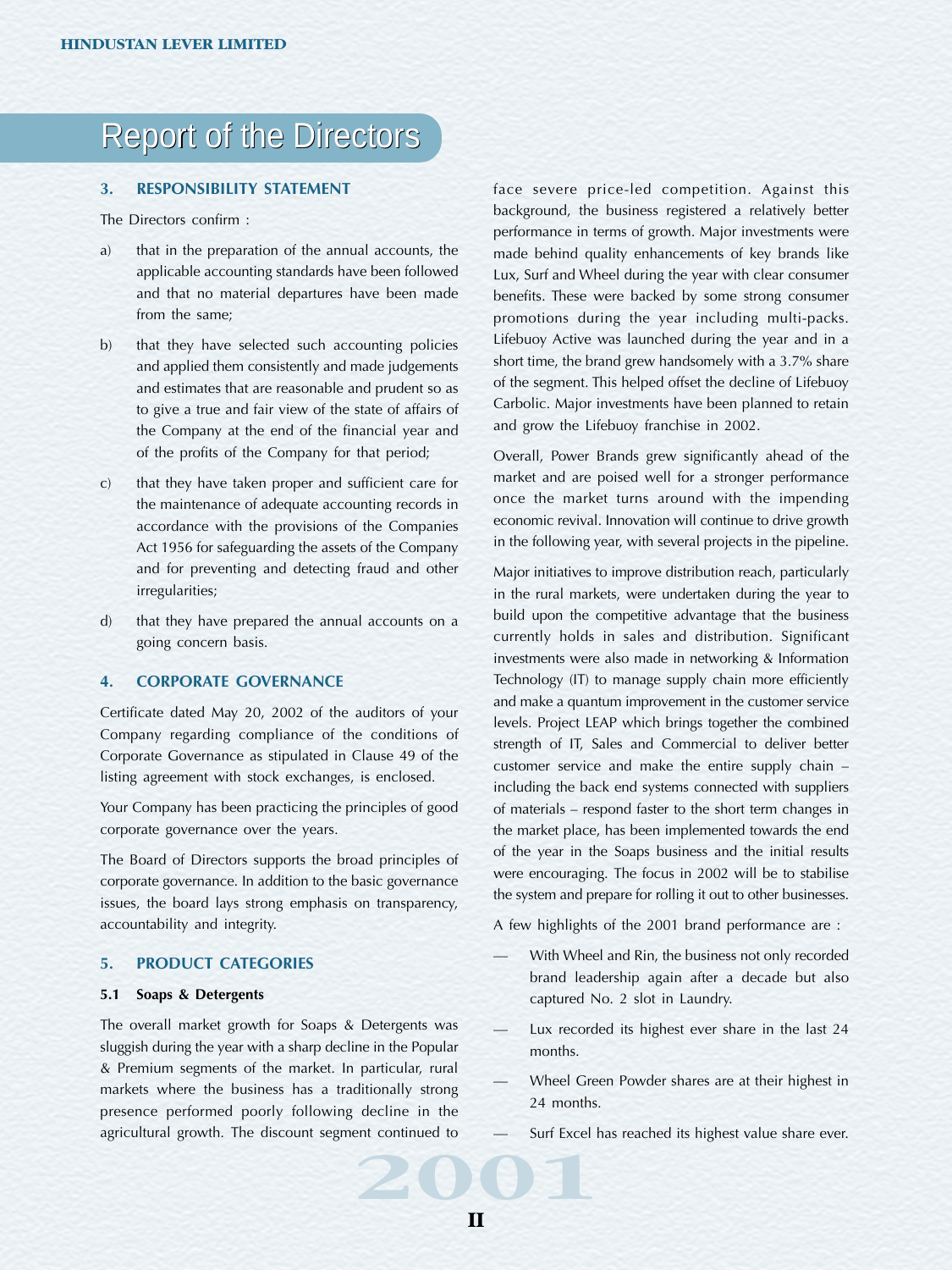The business also created new benchmarks in capacity creation with 4 new plants (2 for NSD Bars, 1 for Soaps and 1 for NSD Powders) being commissioned in record time. These factories have stabilised very quickly giving significant supply chain and tax benefits to the business. Safety and Environmental compliance continue to be focus areas within the business, and major investments have been made behind TPM processes in the factories to improve the productivity of operations.

Superior Technology in the business repertoire will be leveraged to deliver improved quality at lower cost to achieve profitable growth.

The business sees a big opportunity in market growth in the medium to long term, particularly in the rural areas, and has initiated programmes to drive consumption of soaps in the context of the increased awareness of health and hygiene. For the year 2002, market growth which is linked to the turnaround of the economy remains the major risk factor.

#### **Vasishti Detergents Limited (VDL)**

The Associate Company continues to manufacture Soaps and Detergents for your Company. The supply arrangements have however been restructured and VDL now operates as a 'converter' of finished goods for a conversion charge, where raw materials and packing materials are provided by your Company, as against the past arrangement where VDL was acting as a 'supplier' of finished goods to the Company by way of an outright sale. The new arrangement is expected to improve the efficiency and benefit both the Companies.

# **SC Johnson Products Pvt. Ltd. (SCJ) (Formerly Lever Johnson (Consumer Products) Pvt. Ltd.)**

After a careful evaluation of the performance of this Joint Venture (JV), the JV partners have decided to demerge the disinfectant business into a separate Company, Toc Disinfectants Ltd. with identical shareholding pattern. While SCJ will provide leadership, technology and marketing support for the insect control and air care, HLL will provide leadership, technology and marketing support for the disinfectant business, the sharper focus is expected to improve the performance of the insect control, air care and disinfectant business of the JV. It is the intent that over time SCJ will assume majority control of the demerged

company while HLL Group will gain majority control in the Resultant Company, i.e. Toc Disinfectants Limited.

# **5.2 Personal Products**

Personal products has had a good year in 2001, with double digit growth. This was achieved by focussing on the core brands and investing in building their equity. In spite of slow market growths, your Company increased its investments in innovation, research and advertising on its big brands resulting in growth ahead of the market.

The Hair Category had another year of growth, with high quality relaunches of Clinic Plus, Clinic All Clear and Sunsilk. The packaging of Sunsilk and All Clear bottles were changed in line with international developments, while a new stand-up pack was launched in the midprice segment. Your Company entered the nascent category of hair colourants, with the launch of Sunsilk hair colours in the metros. In order to address the opportunity at the low price end of sachets, Lux sachets were launched at prices of Re.1 and Re. 0.50, and these have met expectations.

The Skincare Category had a very good year, with Fair & Lovely as star performer in 2001. In Fair & Lovely, the launches in 2001 included a fairness soap, a dark circle under eye cream, and sachet with a recloseable cap. The main Fair & Lovely cream brand was also relaunched with improved packaging and communication. All these initiatives, alongwith investments in advertising and rural penetration, led to high growth for the franchise through the year.

The Pond's brand returned to double-digit growth after a slowdown for 2 years, with comprehensive relaunches to its talc as well as skincare ranges. The growth was achieved by improvement in the functionality of products, packaging and impactful market activity. A new talc variant, Ponds Light n' Fresh, and a new mini Cold Cream jar priced at Rs.5 were successfully launched in 2001. The skin range of Lakme was renovated and strengthened and a premium new product, Lakme Fair Perfect, was introduced towards the end of 2001.

In the Oral Category, Pepsodent was relaunched and emerged much stronger in 2001 as a result of innovation, advertising and marketplace activation. The introduction of value packs as well as new advertising helped increase

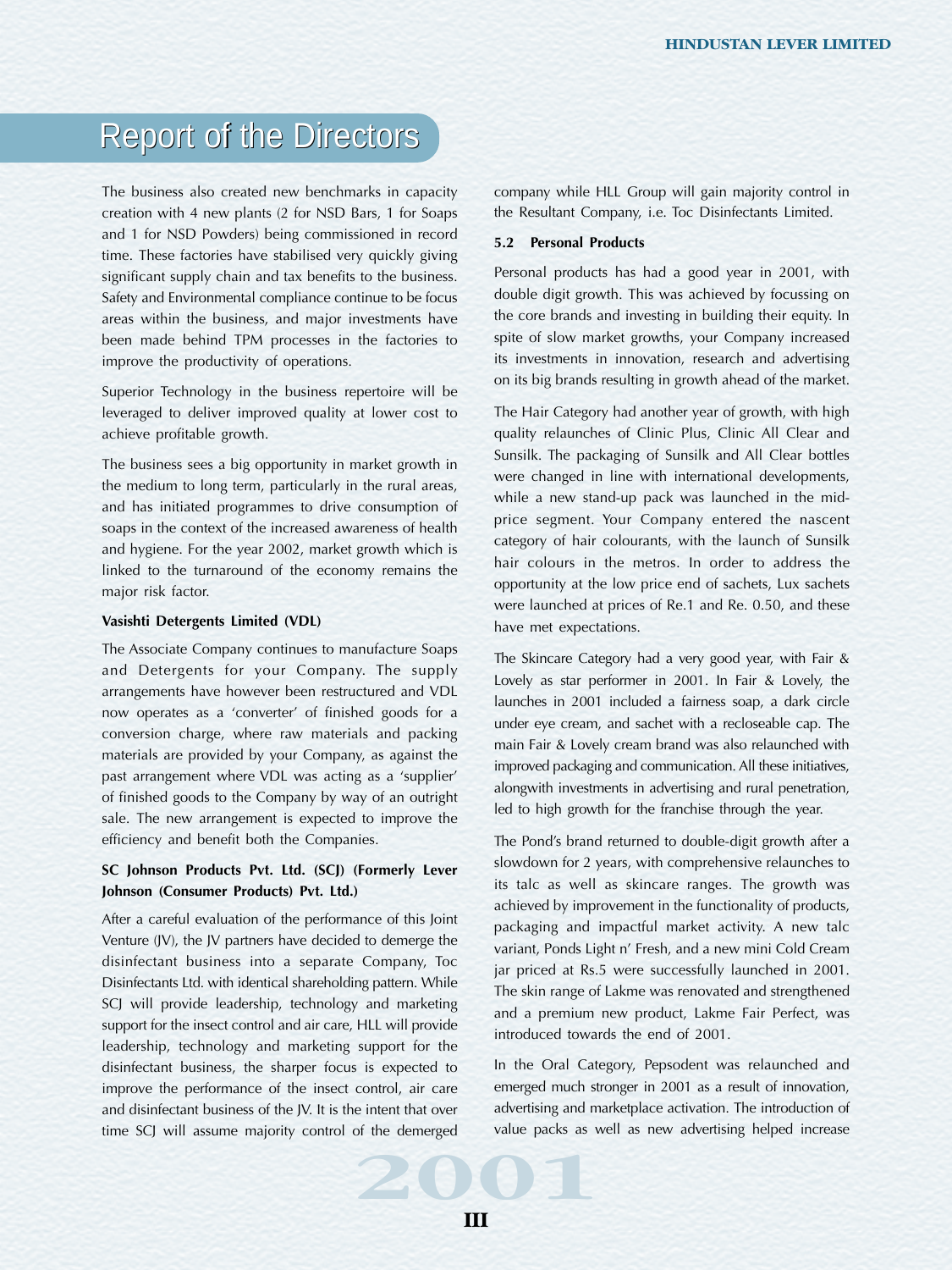market shares for Pepsodent. Your Company decided to deprioritize the toothpaste brand Aim, in order to focus all efforts on Pepsodent and Close-Up – this strategy has been successful as demonstrated by the growth and brand building that has been achieved in the second half of 2001.

In the Deodorants business, Axe continued on a high growth path, with many imaginative market activities and new introductions in 2001. Rexona was relaunched with international packaging and has achieved salience on the 24 hours delivery of deo benefits.

Colour cosmetics saw many innovations on both Lakme and Elle 18 including a new range of colours based on the Lakme India Fashion Week.

Your Company acquired the assets and liabilities of its colour cosmetics, fragrances and personal care business from Lakme Lever Ltd. at net book value, with effect from 31.3.2001. Post merger, Aviance business continued to focus on direct marketing of personal care products to gain better understanding of this channel.

Supply chain and sourcing efficiencies led to significant cost reduction, whilst quality improvement came through technologies and innovations. Your Company continues to focus on low unit price packs, which provide the consumer with quality products at low put-down prices. A new Personal Products factory was commissioned in Doom Dooma in Assam, to cater to the growing market demand.

# **Indexport Ltd**

This 100% subsidiary continued the oil operations. Nihar Perfumed Coconut Oil continued to grow well, while Clinic All Clear Dandruff Oil registered substantial growth of more than 50%. Nihar Amla Oil was also launched around the end of the year, to exploit opportunities in this segment of hair oils.

#### **Kimberly Clark Lever Limited**

This joint venture had satisfactory performance during the year. The Joint Venture continues to be the market leader in infant care products (diapers) and continues to make progress in feminine care products (sanitary napkins).

#### **5.3 Beverages (Tea/Instant Tea and Coffee)**

**2001**<br> **2003**<br> **2004**<br> **2004**<br> **2004** Indian Packet Tea market had another challenging year

in 2001 as the bearish sentiment in commodity continued for the third successive year. Easy availability of loose tea at low prices, coupled with the reduced purchasing capacity, particularly among consumers depending upon agricultural income, led to significant downtrading. Overall packet tea market declined by over 6%.

Your Company continued to follow its long term strategy of upgrading the portfolio by focussing innovation and marketing efforts only on Power brands. Non core brands with un-viable margins have been rationalised, leading to a decline in overall turnover.

The marketing strategy focussed on high impact communication and innovative market activation. "Ustaad Zakir Hussain's Challenge" further strengthened the position of Taj Mahal as the best tea. Taj Mahal recorded good growth in a difficult year. Innovative market activation in Taaza generated unprecedented excitement in the market place, resulting in higher volumes. In the mass market, the challenge is to establish a profitable business by effectively competing with loose tea and low priced regional brands. Your Company has been investing significant sums in Research and Development, to gain leading edge knowledge on tea and developing products with functional benefits relevant for these consumers. A1 was relaunched in Maharashtra with a faster infusing, stronger tea, with encouraging consumer response. In Karnataka, a variant of A1, fortified with vitamins, was test marketed in the latter part of the year.

Share of Throat of Tea as a category has not been growing in the last few years particularly among the youth. A number of micro-level activities have been undertaken to drive aggressive growth in the Out of Home channels and create new consumption occasions for Tea.

Lipton Ice, Unilever's globally successful brand in the soft drinks category, with its unique positioning of 'Pleasure, excitement and goodness' has met with encouraging response in the selected markets where the same has been introduced. Out of Home and Lipton Ice, will be major contributors in our future growth.

Profitability of the Beverages business improved significantly by over 850 basis points at gross margin level. This has been achieved by upgrading the brand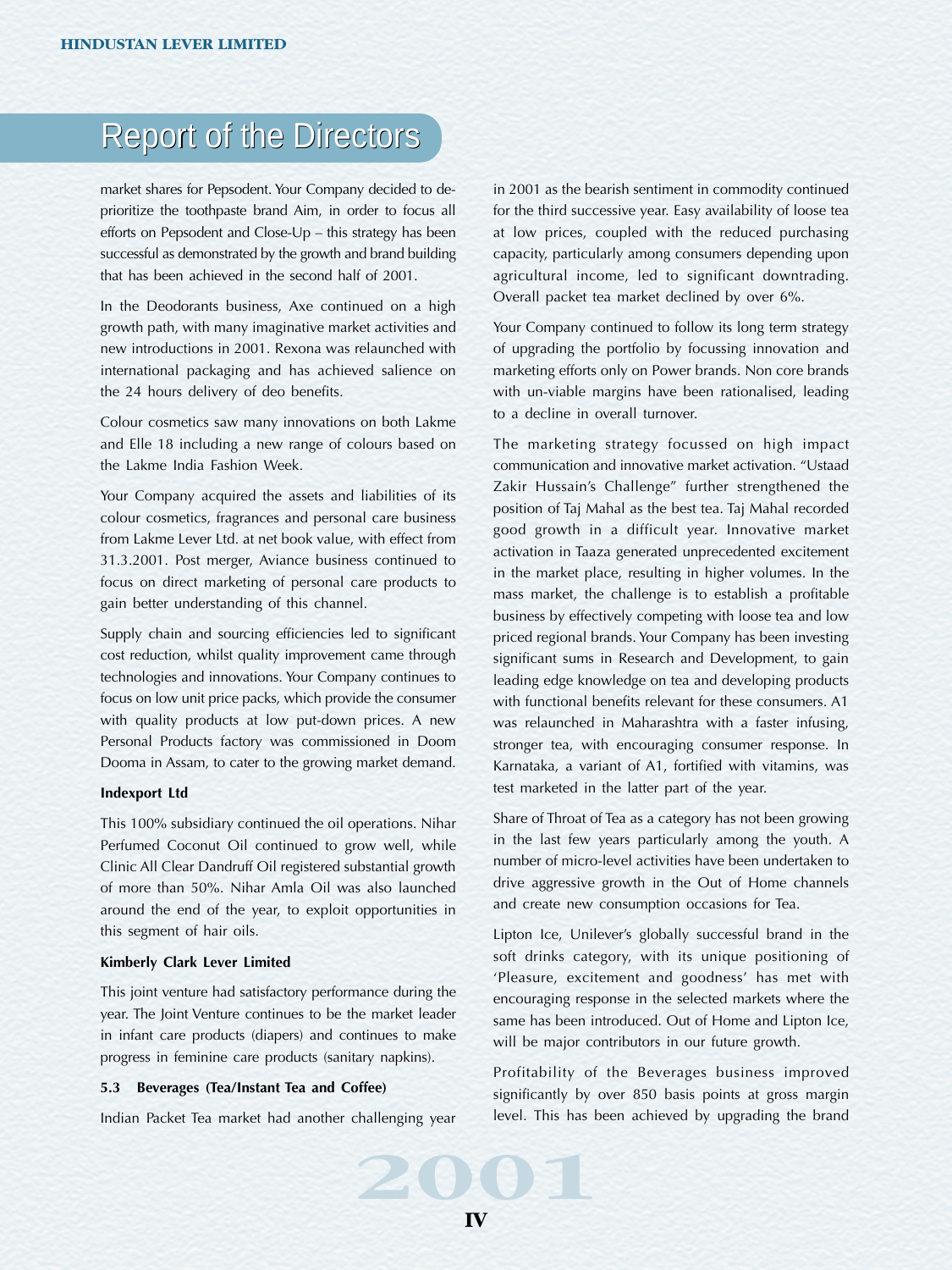portfolio and re-engineering the supply chain. A number of initiatives in sourcing, blending, manufacturing and distribution were taken to compress supply chain lead time, leading to significant improvement in quality, particularly on freshness parameter. Manufacturing locations have been reconfigured and modernised to optimise total systems cost. These steps, in addition to bringing down costs, helped the business to manage its operations with negative working capital.

Coffee business had another outstanding year and recorded excellent growth, both in top line and bottom line. Bru was successfully relaunched with a significantly improved product and excellent communication to build a modern, youthful image for the brand. The mix has been well received in the marketplace.

## **Plantations**

The Year 2001 for the plantations business was a Quality Growth year. South Indian tea factories were upgraded to enable production of Assam type of teas (i.e. the nonreconditioned type of manufacture). This initiative was successful in meeting the milestone quality levels, that of Assam. As on date 70% of total production in South India has been converted to this type of manufacture. This has achieved a better blend fit for South Indian teas in the packet tea brands of Beverages, even as our South Indian garden teas continue to get premium prices in the auctions.

Doom Dooma Division in Assam registered record crops for the year while tea quality showed significant improvement.

The gardens of Rossell Industries Ltd. (RIL), a Group subsidiary, showed noteworthy improvements in quality as well. More than two-thirds of the production found a 'home' in the premium blends of Beverages Division. Crops recorded were 10% over the previous year, an increase not matched by any in an industry where many gardens have not shown any growth at all. The year saw most of RIL's production going into HLL tea packets.

In Assam, concentrating on improving land and labour productivity, controlled costs. Remarkably, costs took a downward route overriding an industry wide wage increase in Assam of 15% effective from 1st May 2001.

Semi-mechanical harvesting, with plucking shears, was extended to all tea area in Doom Dooma Division, where the high tea clone percentage with its amenable morphology took to this method of harvesting well. Shearing contributes to improved earnings for the workers even as harvesting costs come down. While this initiative was driven, close attention was paid to its impact on the quality of raw material, as that remains the key to quality of the final product. Along with this various agronomic practices are constantly being fine-tuned to deliver quality at lesser cost.

The Division has taken on board, in a very focussed manner, the Unilever driven Sustainable Agriculture Project. Unilever's commitment to creating economic value hand in hand with ensuring that its operations/ activities are not responsible for any adverse impact on the environment, or on the local communities in which it operates, and a focus on the use of renewable resources in preference to non-renewable ones constitute the key elements of sustainable development. Applying this to agriculture is very relevant when one sees that 70% of the Company's products come from agricultural raw materials. Plantations has incorporated the process of moving to a measurable index made up of ten identified indicators of sustainability that include impact of its activities on soil, climate, water, the local economy, value creation and the use of renewable resources. Progress made includes crop protection with environmentally safe chemicals, rationalization of chemical fertilizer complemented with increasing use of organic manure, vermiculture, and moving towards renewable firewood by replacing coal. Extensive interaction has been set up with stakeholding communities including the initiating of fish farms and other activities that would involve villages in the vicinity of the estates. Stakeholder endorsement of the initiatives has made progress with keeping in regular touch with various NGOs and experts.

Safety, Health and Environment standards continue to be the best in the industry with the Accident Frequency rate being 0.05 (for 2001) compared to 0.08 in the previous year. The training and dissemination of information to move towards Framework Standards implementation has made much progress and the Division is poised to improve even further on its safety record.

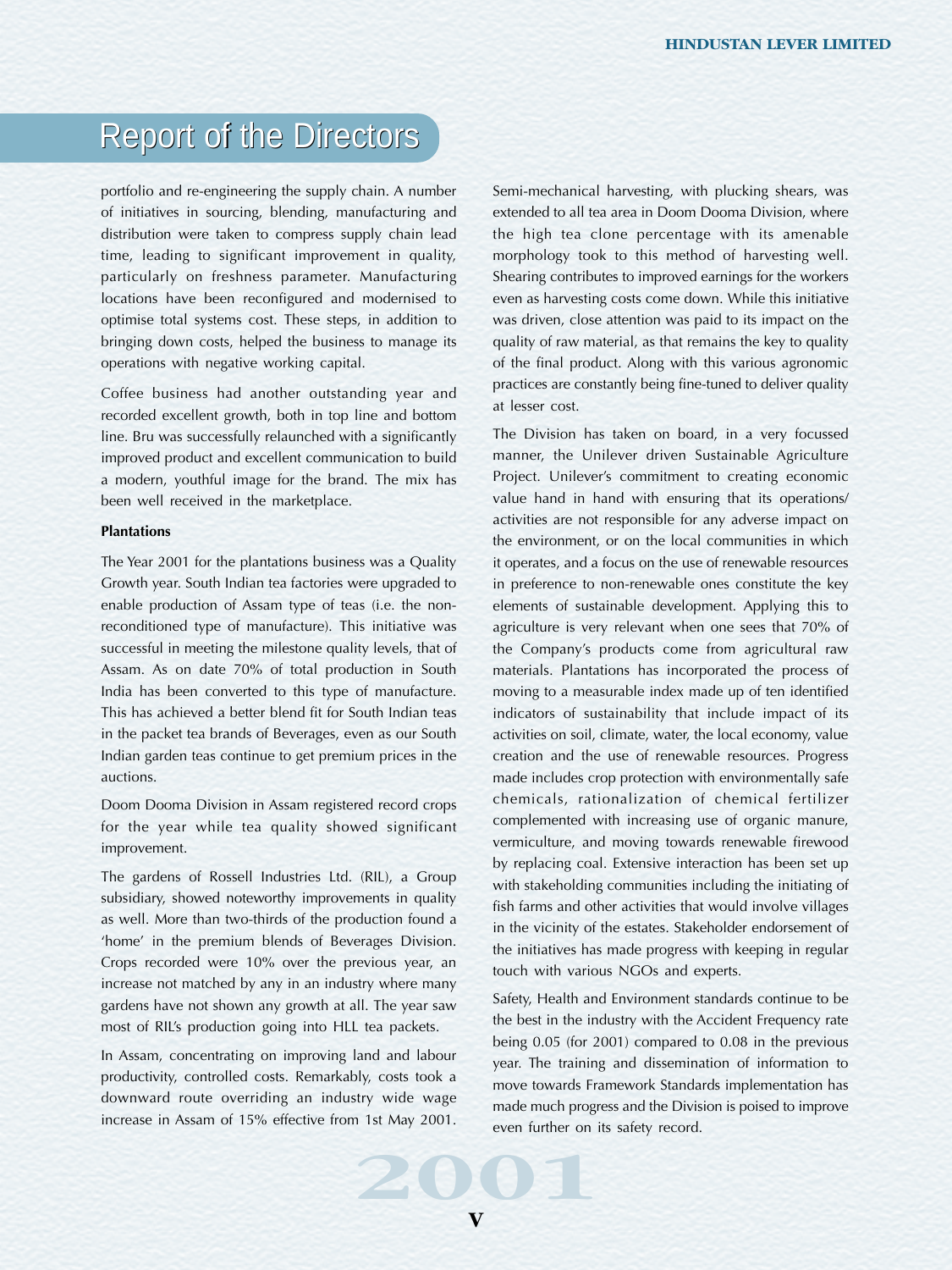Supply chain integration with Beverages Division was further strengthened using almost all the teas produced for your Company's brands well backed by the benefits arising from innovations and product development. The South Indian tea industry is in the midst of challenging times with changing markets and the opening up of the world economy. In Assam too the impact of these worldwide changes have been felt on tea prices. Our gardens have focussed on upgrading quality to fit into the packet tea business' premium blends and on keeping costs at the lowest in the industry.

#### **5.4 Specialty Chemicals, Bulk Chemicals and Fertilisers**

While the stagnation in the global market continued in the Specialty and Aroma Chemicals segment, your Company was able to create new opportunities for growth by tapping the export market. Refined Glycerine operations had an excellent year with a double digit volume growth. Sustained focus and export initiatives helped achieve a growth of 60% in Nickel Catalyst exports. A sharper portfolio focus, rationalisation of manufacturing facilities and aggressive cost reduction programme helped Aroma Chemicals operations to fight the pressure on margins. Substantial growth across segments helped Functional Bio-Polymer division to grow by an impressive 29%.

The Fertiliser and Bulk Chemicals operations continued to be part of Hind Lever Chemicals Limited (HLCL) in which your Company holds 50% equity. Own manufactured volumes of Fertiliser grew by an impressive 26% and the Bulk Chemicals operations grew by 10%. HLCL reduced their dependence on low margin traded fertiliser operations. Aggressive cost reduction programme helped the business to improve their profitability. The unaudited results for the 12 months ending December, 2001 of HLCL reported a PBT of Rs.46 Crs compared to Rs.32 Crs reported for the 12 months ending December, 2000.

#### **5.5 Foods**

#### **Kissan**

The Culinary Products business of your Company that has been operating under the Kissan brand name in Ketchups, Jams and Cold Beverages categories has been strengthened with the amalgamation of the Bestfoods

business during the year. One of the drivers for growth in these categories is increased penetration among consumers. This process has been facilitated by the withdrawal of excise duty on these categories by the Government in the Union budget 2001. During the year 2001, new campaigns were launched for Ketchups and Jams and these have shown positive results in second half of 2001. The outlook for 2002 is optimistic.

As part of the continuing efforts at improving the robustness of the supply chain, both in terms of cost effectiveness and in terms of stock freshness, your Company is in the process of optimising production sites on a regional basis. As part of this exercise, the factory at Zahura, Punjab was restructured in 2001. The reconfigured supply chain will considerably enhance the operational efficiency of the business in the coming years.

### **Bestfoods**

Bestfoods business was successfully integrated with focus being on growing the Knorr brand and improving profitability significantly. The focussed thrust behind Knorr brand resulted in doubling of its turnover in one year. The profitability of the business was improved by streamlining the supply chain and restructuring some of the operations.

The salt factory at Gandhidham (Gujarat) had undergone extensive damage during the Earthquake in Jan 2001 and this was restructured in an amicable manner during the year.

#### **Spreads, Cooking Products and Bakery Fats**

The turnover of the Spreads, Cooking category and bakery fats business of your Company grew by 21% during the year 2001. The business continued to focus on margin improvements and was able to achieve significantly higher operating profit compared to the previous year.

of the Bestfoods in consumer package in the set of the Bestfoods in consumer package in the set of the set of the set of the set of the set of the set of the set of the set of the set of the set of the set of the set of th The edible oils and fats market in 2001 was subjected to considerable uncertainty due to a series of changes in import duty. Further, there was a sharp increase in competition in the area of vanaspati and refined oils, with a number of new international players entering the field. Despite this, Dalda Vanaspati was able to increase its market share from 25.7% in 2000 to 29.0% in 2001 in consumer packs vanaspati market.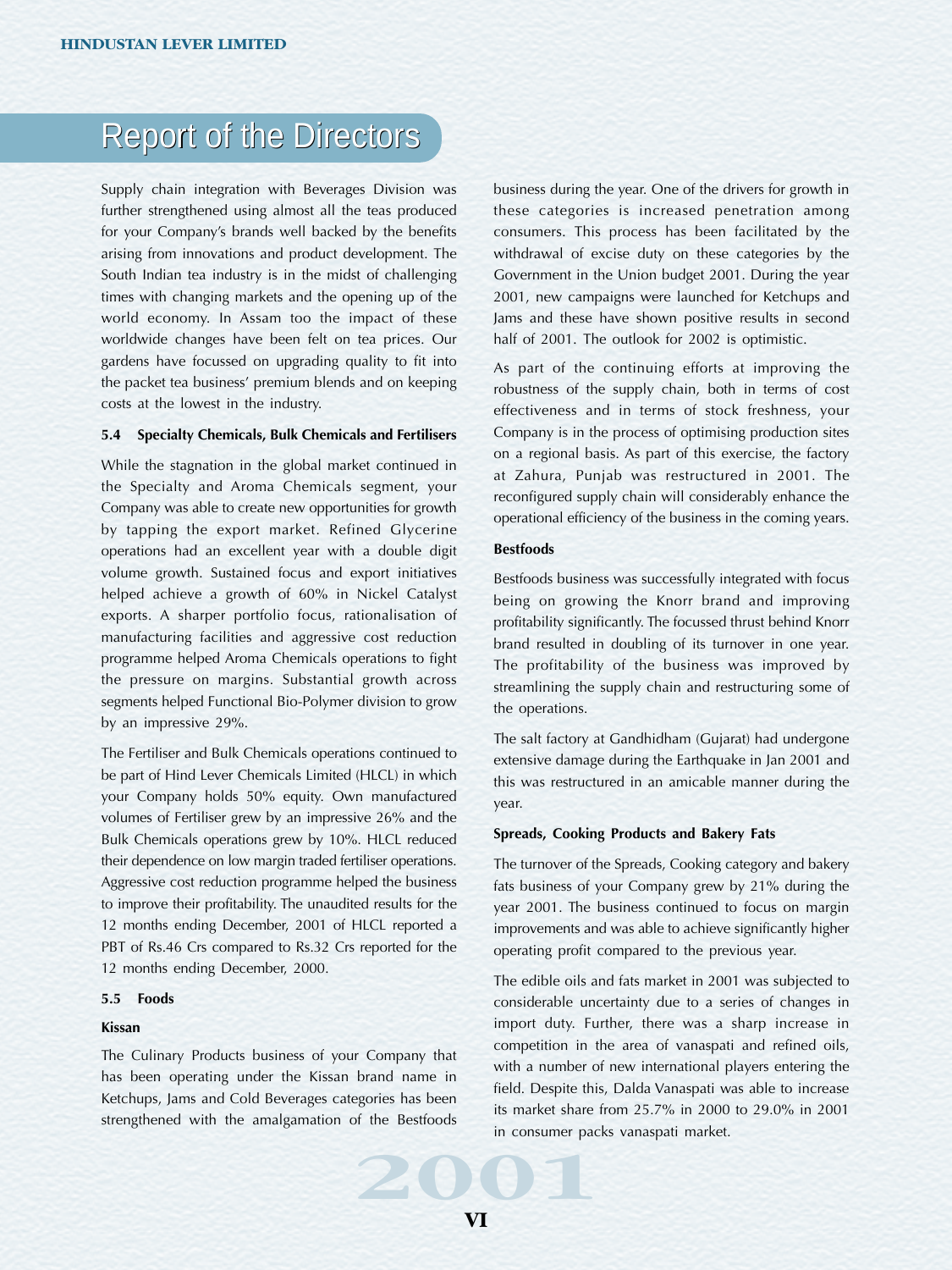The business is now firmly focussed on innovation and differentiative products. Dalda Activ, a healthier product than traditional vanaspati, consolidated its position during the year. The test market in Tamil Nadu for Dalda Classic, a cooking product with a delicious aroma, met with encouraging results. The Company also launched its initiative in the Spreads area with the test launch of Kissan Choco Kick and Honey Kick in select markets.

#### **Popular Foods**

The Popular Foods Business operates in 2 categories, Salt and Wheat Flour.

Annapurna Atta is fortified with iron and vitamins. Chapatis made from Annapurna Atta (300 gms) can meet a consumer's total iron requirement for a day. The benefit is specifically relevant in our country since 60% of children and women are iron deficient**.**

During the year, Annapurna atta was relaunched using patented technology which delivers softer and tastier chapatis. Annapurna continues to maintain its dominating No.1 position in the branded atta market despite the entry of several new players.

In line with its strategy to provide value added products, Annapurna Ready to Eat chapatis were launched in Mumbai in December 2001. These chapatis are fully cooked and can be consumed after a simple 10 second heating. The Company is in the process of extending this product to other metro cities.

During the year, Annapurna salt was relaunched backed by a path breaking new technology which allows it to prevent loss of iodine in salt during storage, transit and Indian cooking conditions. Your Company has filed for a patent for this new technology. With this launch, Annapurna salt is now the only salt in the market in which the iodine content is retained at incorporation levels. Annapurna salt has now become the largest branded salt in the market.

### **Modern Food Industries (India) Limited (MFIL)**

The Modern Foods business, despite the large number of small players and highly fragmented market with low entry barrier, has been able to gain a market share of 7%. This is attributable to growing trends in urbanization and changing food habits. Synergies from integrated wheat procurement and processing, improvement in quality, extended distribution and introduction of value added products at the premium end augur well for future growth of this business. Reducing conversion costs at own factories continue to be a key challenge for this business.

During the year, Modern Brand extended geographically to 25 new towns. Modern Milk Classic was successfully launched across the country in the premium segment. Further supply chain initiatives and synergies in sourcing, have led to improvement in operating margins. Besides significant investments are underway behind modernization of plants and market development.

### **5.6 Ice Creams**

Your Company's ice cream business passed through a challenging year in 2001, with the worst weather conditions the industry has ever faced which led to a decline in market value. Focussing on key brands, the portfolio gained significant value share in large ice cream markets, like Delhi and Mumbai, despite aggressive low price competition.

The Company's market initiatives were concentrated on developing a new channel, and strengthening franchises of select brands. The Kwality Wall's Soft ice cream (Softies), sold through tamper-proof machines, has been extended to all key cities. It has received a very encouraging response.

In the traditional impulse and take-home segments, initiatives were concentrated on Cornetto, targeted at young adults, and Max, targeted at children. The business worked to the strategy of introducing strongly differentiated products, based on local preferences and affordability. Accordingly offerings, like Kwality Wall's Sundae tubs with delicious sauces, Max 123, Cornetto Snackers and Feast Snacko, were launched in all key markets.

urbanization and<br>**2001**<br>**2003**<br>**2004** The manufacturing strategy, covering regional factories, was further honed to drastically reduce supply chain costs, while maintaining strict international hygiene standards. The business is geared to consolidating its cost competitiveness by focussing on the power brand, Kwality Wall's, and driving it through differentiated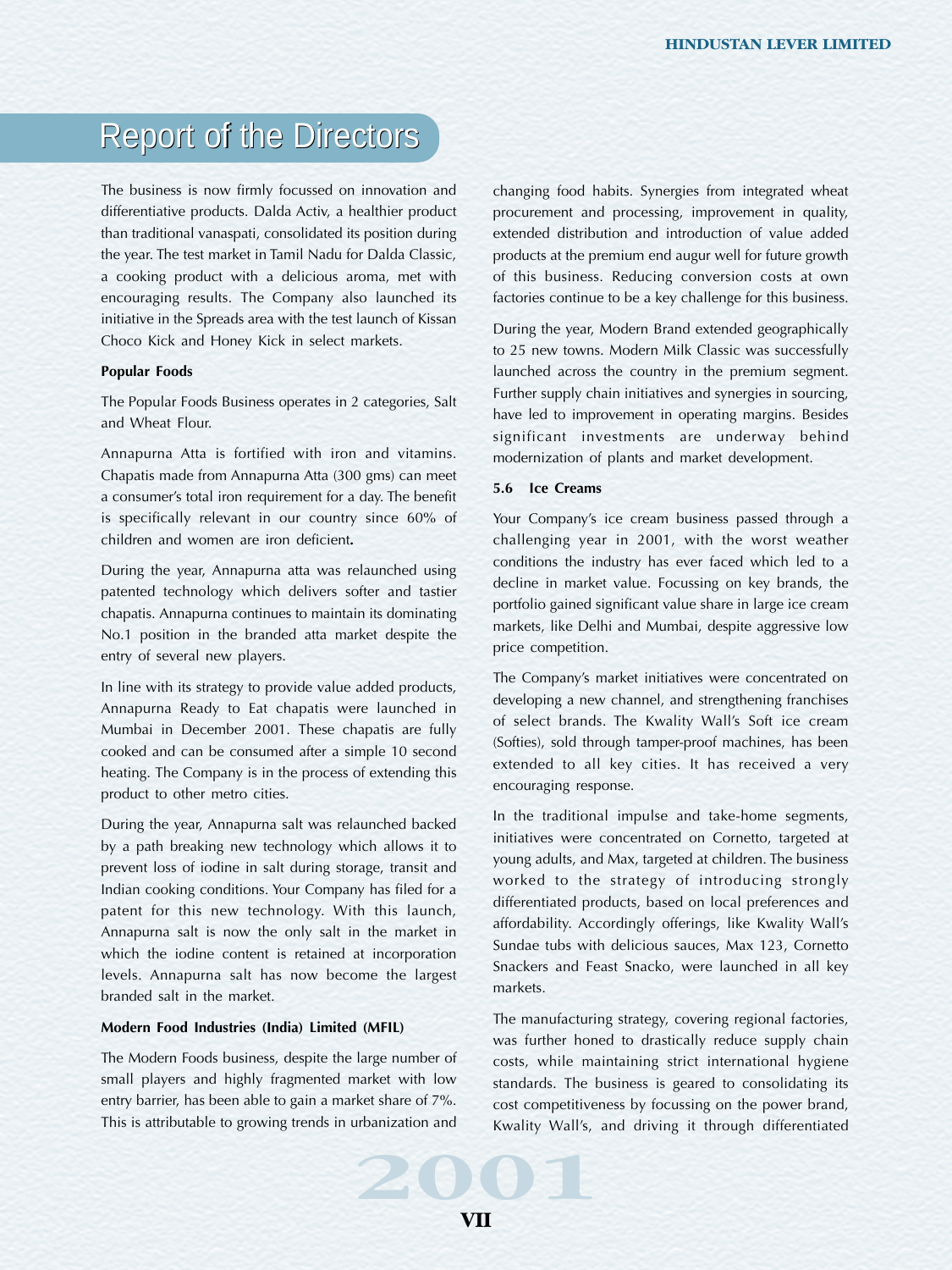products, target geographies and new channel development.

### **5.7 Exports**

The exports business for the group registered a strong growth of 11% over the previous period in manufactured exports. In line with the stated policy last year, your Company has consciously scaled down traded exports by over 40% this year. The growth in manufactured exports was largely led by aggressive growth of value added sea food products, and home and personal care products. Your Company including its subsidiaries continued to show a very strong foreign exchange surplus of Rs. 668 Crores.

The Company will work aggressively to grow exports of key consumer goods categories by acting as a sourcing partner for Unilever Companies abroad and by focussing on value added products in certain key categories where India has a competitive advantage. Traded Exports will be completely phased out in the year 2002.

Hindustan Lever Ltd., was accorded the prestigious status of Golden Super Star Trading House, given the outstanding Exports performance over the last 3 terms. For the third successive year, your Company received the prestigious GLOBOIL Award for outstanding performance in exports of Castor Seeds, Castor Oil and derivatives. Your Company is already India's largest exporter of tea, and home and personal care products, and value added marine products. HLL has been selected by The Marine Products Export Development Authority for the Export Award for 2000-2001 as the largest exporter overall and the largest exporter of value added products in the sea food category.

South East Asia. business has entered and the set of the set of the set of the set of the set of the set of the set of the set of the set of the set of the set of the set of the set of the set of the set of the set of the The home and personal care export business growth of 38% this year was propelled primarily through an increase in oral care and skin care exports. Two new plants were set up in record time to cater to increased exports of Fair & Lovely and for manufacturing of liquid detergents and household care products for the South East Asian markets. HLL has secured a 10000 Ton business in liquid laundry and household products from South East Asia and supplies have commenced in the last quarter of 2001. The Fair & Lovely business had a healthy growth of 15% in volumes driven by sustained sales campaign in South East Asia.

Several new products such as Dove Body Lotion, Dove Body Wash, Fair & Lovely Under Eye Cream were manufactured / launched for the first time in the Middle East. Pepsodent Whitening toothpaste was launched in Kazakhstan. Domex Lemon variant was launched in the Philippines. Your Company has successfully set up direct marketing arrangements for the Pears range of products in the US and is in the process of setting up similar arrangements in a few select countries.

The Beverages division exported higher volumes of both tea and coffee compared to the previous period. However, given the depressed prices of tea and coffee, the division registered a drop of 2% in value terms over the previous period. During the year, Unilever Russia, our single largest customer has decided to start manufacturing on shore, on account of the high import duty differentials between garden teas and packed tea into that country. Since the full impact of this will be felt in 2002, your Company has taken proactive steps to compete and win the tea bags business of Unilever Australia and the United States of America. Production against these orders is expected to commence in the second half of 2002. The new business secured will be the high value categories of tea bags in various packing formats as also normal black tea, herbals, infusions and flavored tea. A new EOU is being set up in Pune to cater to the needs of this business.

The Marine Division registered a very substantial increase of 60% in exports over the previous period. Growth came from the new business of salad shrimps and pasteurized crabs from the factories taken on Wet Lease from the Amalgam Group in the previous period. Your Company is already one of Asia's largest exporter of fish protein isolates. During the year, the division commenced exports of value added products in the fish protein isolates category, i.e. imitation crabsticks. Your Company proposes to exit the non value added sea catch business in 2002, which accounted for 8% of the divisions turnover in 2001. The division now has a wide range of value added sea food products and this constitutes a focus area for exports growth for your Company.

The first ever Website for Castor viz. Castorworld.com was formally launched by your Company early this year. This has opened up new markets. Early this year, the business has entered into direct sales in the U.S. market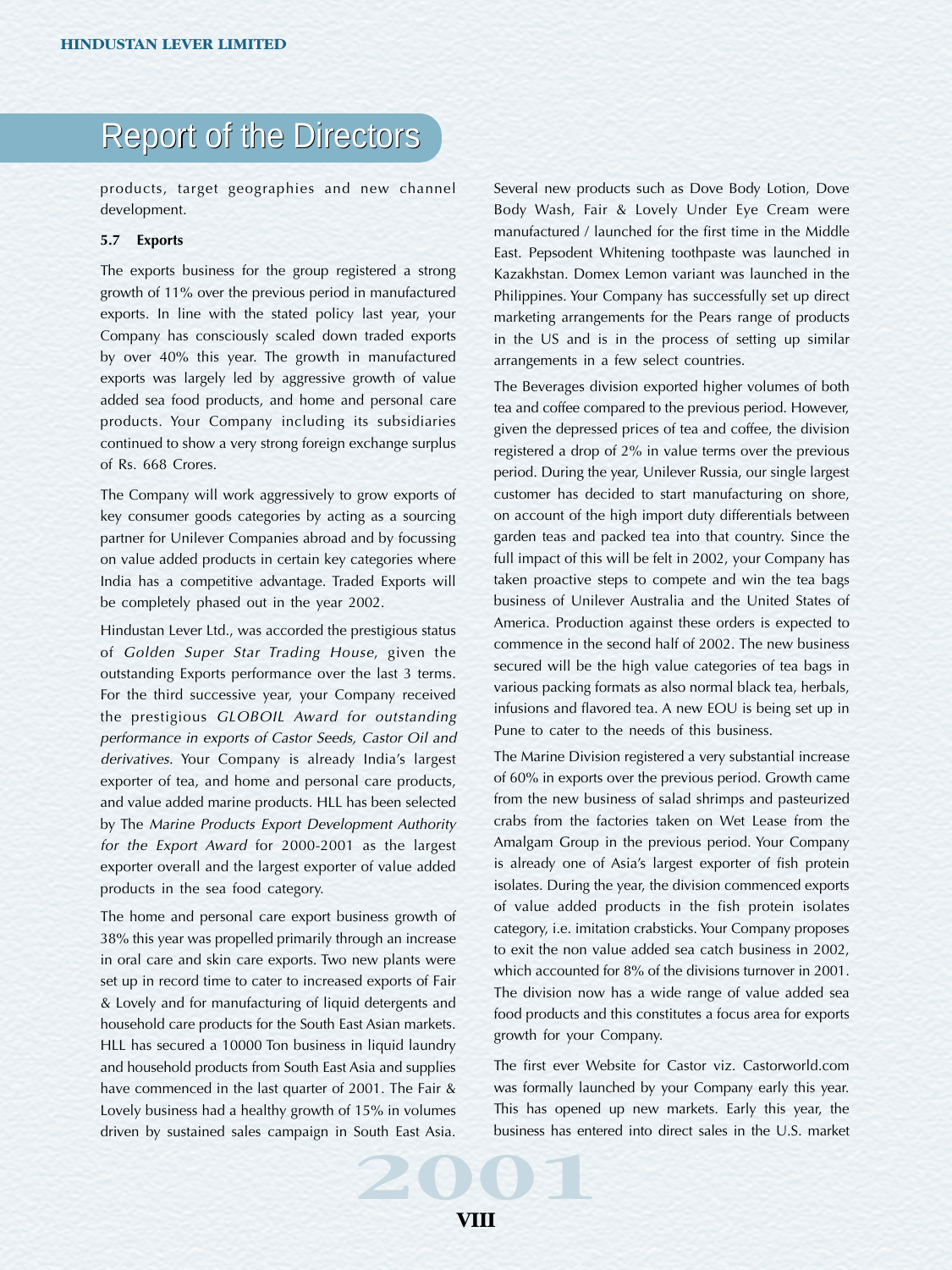through a successful new distribution set-up. Your Company has also commenced and is focussing on higher exports of specialty oils and derivatives. Slowdown in the global economy had an adverse impact on the business in the latter half of the year under review. Chemical industry, the major castor consuming industry, continues to pass through a difficult period as a result of the economic slowdown and this is likely to be a setback to ambitious plans ahead of the business in the year 2002.

The rice business faced acute low priced competition from Pakistan basmati in the Gulf and European markets. Several initiatives were undertaken to move the business into more stable and profitable segments in the rice category. The basmati rice brand Gold Seal Indus Valley is being relaunched in the Gulf and other markets starting Jan 2002. The product developed inhouse has improved delivered aroma and new packaging. The business entered into a collaborative farming arrangement (with farmers in Punjab spread over 150 villages and 8000 acres of farmland) to be able to offer "Seed to Shelf" traceability. Avenues are being explored to exploit this proposition on product authenticity during the year 2002. Post the earthquake in Kandla, in an effort to improve operating efficiency and control on quality, the production facilities were integrated into a single complex at Rai in Haryana during 2001.

The Company has exited the Glass Thermometer business during the year, owing to the worldwide decline in demand and issues regarding disposal of Mercury.

The Mushrooms division continued to face stiff Chinese competition, affecting selling prices. In an effort to improve the performance, the business is exploring possibilities of developing new customers and new markets.

Leather exports registered a strong growth of 40% in 2001. Significant growth has come through the addition of new customers in Italy, Germany, and the UK. The Division consolidated its position with Hush Puppies licensees in Middle-East and Canada. Significant progress was also made towards entering the US market with the development of a new range of products. A whole new range of leathers were developed, and this helped in offering a range of products to the customers.

## **5.8 New Ventures**

Project Millennium had identified several new growth opportunities for your Company. The New Ventures group was charged with the responsibility of rigorously assessing these opportunities, incubating and testing the selected growth initiatives. This involved a detailed and rigorous assessment of the markets, consumer understanding, and identification and planned build-up of new capabilities required, as well as current capabilities leveraged, and market testing. After a rigorous review, the following New Ventures were shortlisted for implementation.

- **Confectionery**
- Health Care
- E-tailing
- Rural Connectivity

Detailed status for each of these are given below:

### **Confectionery**

 Your Company entered the confectionery market in 2001. The consumer response to the entry has been excellent. This is Company's first foray into the Rs.2000 crore confectioneries market. Your Company is also the first company within Unilever to market sugar confectioneries. Max, which has already carved a niche in the ice cream category in India, is focussed all over the world on children. In confectioneries too, children are a key segment. Therefore, Max was extended to confectioneries, in line with Company's strategy of leveraging brands across relevant categories.

Besides the equity of Max as a brand, the businesses used capabilities of and understanding within different HLL categories to seed and establish the confectioneries operation. These include a deep insight into children's preferences acquired through existing categories like ice cream, culinary products and oral care; the company's well-penetrated distribution network; experience gained in hair care in low-unit price packs like sachets; and a cost-effective manufacturing strategy mastered in the detergents business.

These strengths, together enable the Company to market Max confectioneries at prices as low as 25 paise and 50 paise. The range comprises three different products: ChocoMax, a delicious candy with milky chocolate taste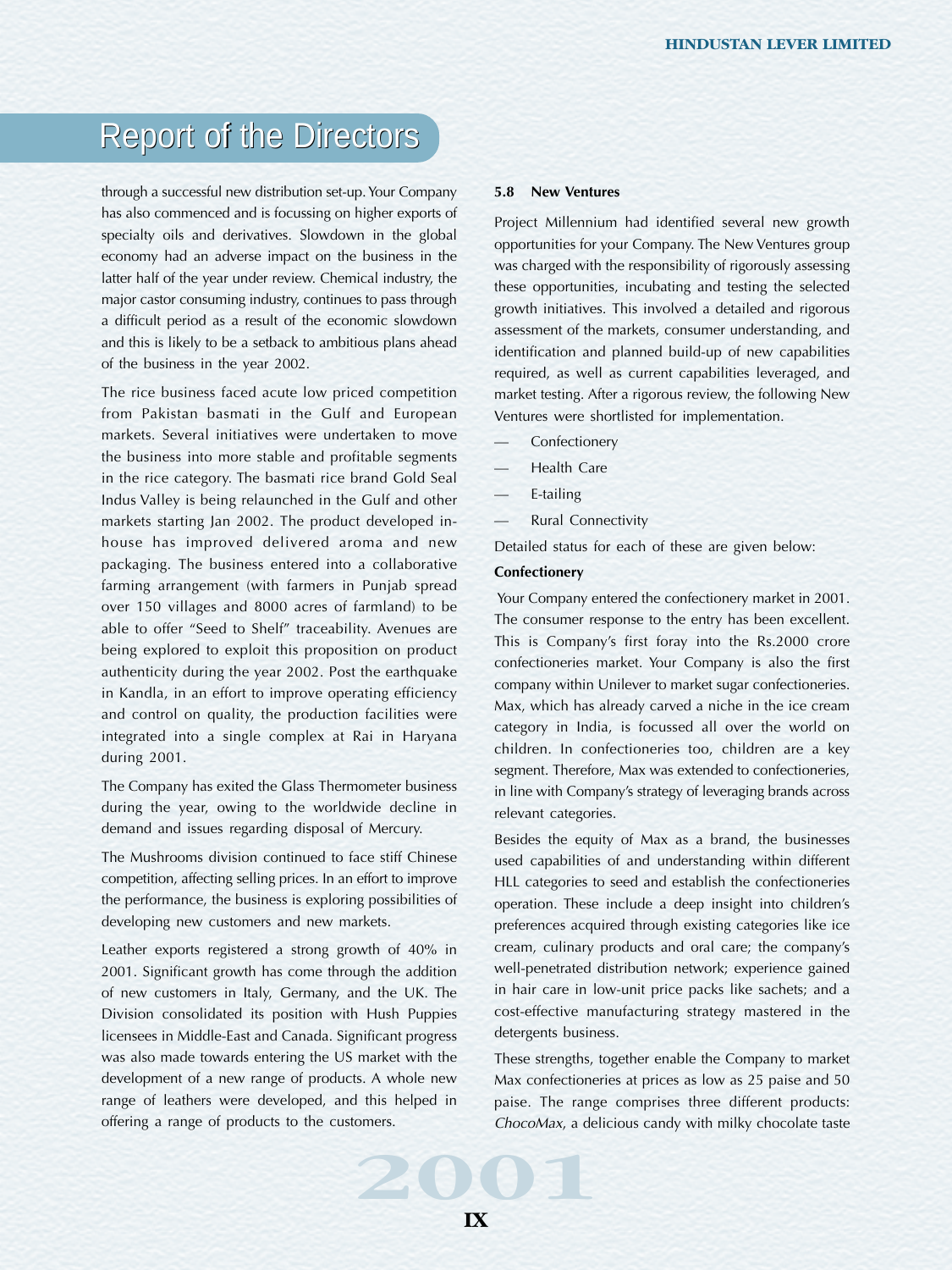at 50 paise; Max Magic, a single candy with two distinct flavors, one inside and one outside, for 50 paise; and Max Masti, a plain fruit candy with the taste of real fruit at 25 paise.

Following a successful test-market in Tamil Nadu between May and September 2001, the product was rolled out to other regions. With excellent consumer response, it is well positioned to become a favourite brand of children across the country.

### **Health Care**

The New Ventures team has spent 2001 in scoping out the opportunity and preparing an entry strategy to exploit the health care opportunity. The entry mix will be rigorously tested in 2002 after which a decision on further extension and rollout would be taken.

#### **E-Tailing**

The e-tailing initiative was launched in a pilot in 2001. The service is branded Sangam Direct and is geared towards meeting the bulk grocery needs of consumers. In addition to a commerce-enabled web-site, a webenabled call centre has also been set up to receive orders through the telephone. The initial response in the pilot is satisfactory. The testing period for the service will continue before a final decision on this business can be taken.

#### **Rural Connectivity**

The Rural Connectivity team working with NGOs and Self Help Groups evolved a model that would carry both our brands and their communication to inaccessible parts of rural India. Project Shakti was launched in Nalgonda district of Andhra Pradesh as a pilot. Initial response to this initiative has been good and market shares have shown a handsome increase across categories, in the pilot areas. Currently Project Shakti is operational through 400 Self-Help Groups and the intention is to extend its reach during 2002.

#### **5.9 Agri Business – Seeds and Plant growth nutrients**

 $\frac{20}{20}$  in the country. mills was developed to the country. Agri business had another good year of excellent growth in volumes and turnover. Sales growth of over 35% helped the business to cross the Rs.100 Cr turnover mark and became one of the top seeds company in the country.

The continued focus on Hybrid seeds helped the business to maintain its strong market share.

# **6. RESEARCH & DEVELOPMENT AND TECHNOLOGY**

Hindustan Lever Research Centre (HLRC) has been a source of several technological breakthroughs and has been providing technological backup for novel products developed and launched by your Company.

Fundamental research in the area of particulate soilfabric-wash liquor interactions has led to filing of several patents during 2001 which deal with breakthrough avenues to improve detergency. Novel detergent bars and next generation pre-treatment products have also been developed. In Soaps, new understanding about network forming structurants has enabled creation of novel bars with unique sensory feel, significantly milder to skin, and ability to deliver functional actives onto skin or hair. In Home Care, technology to enhance performance of dish wash bar was developed and is being implemented. Research in Biology of Skin Pigmentation has provided new patented actives for Fair and Lovely, one of which has been the basis of its relaunch during the year.

Indepth studies in the area of physiology of Tea Plant and processing of Black Tea have provided unique capability to deliver superior teas in the brands, as well for vastly improving the quality of tea produced in South Indian Plantations of the Company.

It was demonstrated that significant loss of iodine occur between the point of manufacture of iodized salt and consumption by consumers. A breakthrough and exclusive patented technology to stabilize iodine in salt was developed and a plant designed and commissioned paving the way for launch of Annapurna iodized salt with stable iodine. The science and technology of a wheat based "active" for enhancing taste of chapati was also developed.

Several new technologies have been developed and implemented in the area of specialty chemicals. Exclusive technologies to manufacture high performance wet-end additive and surface sizing additive for paper (Biopolymers) improving the quality of paper in paper mills was developed and implemented. Technology for a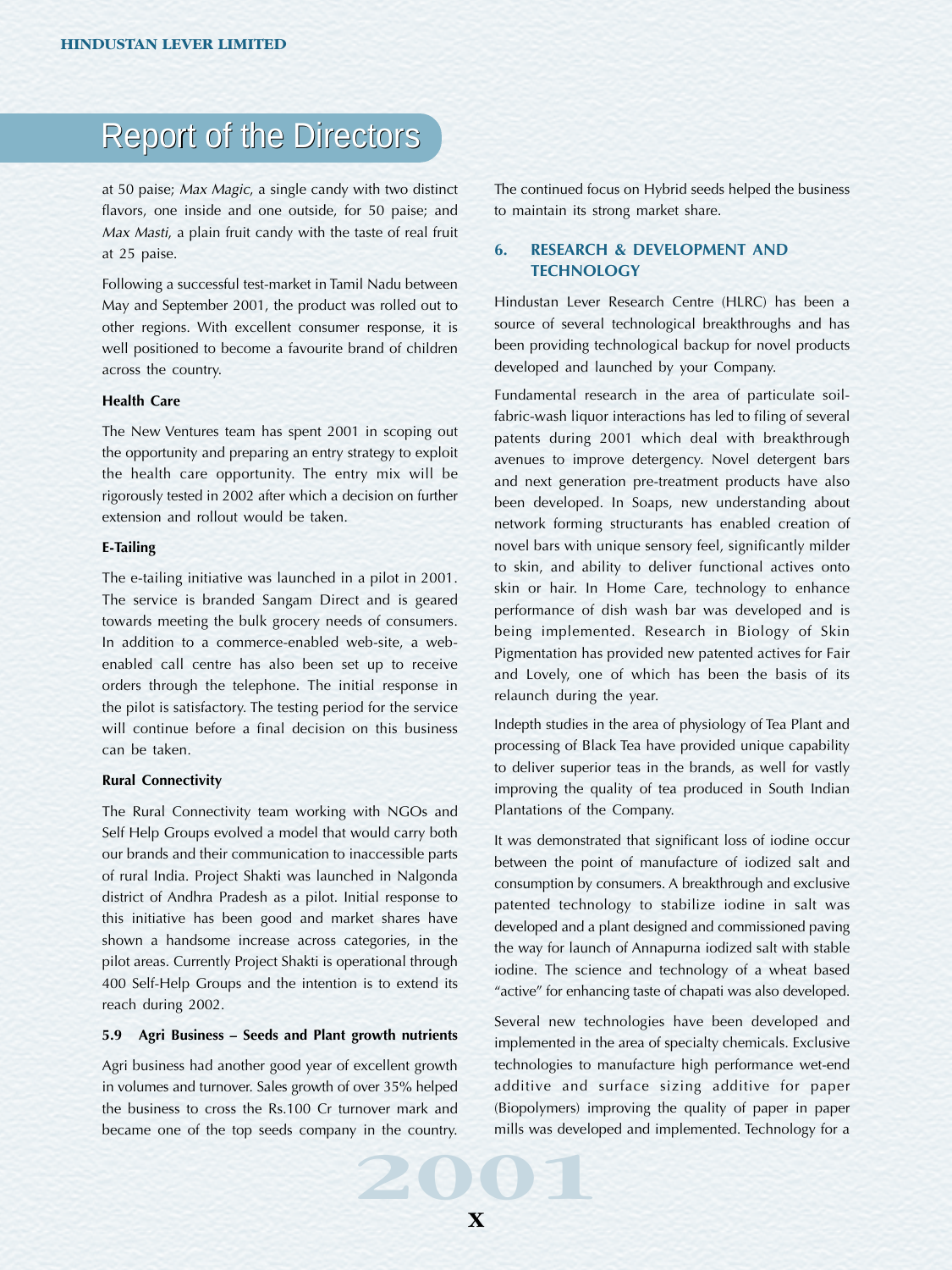higher value specialty grade castor oil was developed and implemented.

Hindustan Lever Research Foundation: As part of the process to relaunch the Ph.D. program with a clear mandate to strengthen it, a committee chaired by Dr Bhivgude, Head, Dept of Life Sciences of Bombay University visited the Andheri Lab. The final plan will be drafted at HLRC in collaboration with Bombay University.

# **7. ENVIRONMENT, SAFETY AND ENERGY CONSERVATION**

Safety and environment management continues to be a key result area for your Company. The Corporate Vision for Safety envisages "Zero Accidents" as the only acceptable standard of performance. Accident frequency rates during 2001 were maintained at a level much lower than industry average and one of the best amongst Unilever companies worldwide. With a view to raise safety to a new level, several initiatives have been put in place which ensures participation of all employees at the shop floor level. The Company has adopted a Framework of Standards aligned to ISO 14001 / OHSAS 18001 standards to ingrain positive safety culture across the organisation. The integration of safety, health and environment management of newly acquired sites in Modern Foods Industries Ltd is progressing as per schedule with consolidation of basic safety systems. Kandla factory received the coveted Unilever Premier Safety Award for the best safety performance in the Unilever world. This is the fourth year in a row when one of the company's sites has received this honour. Additionally, 28 other units received the Unilever Gold, Silver and Bronze Awards and Certificates of Excellence through continuous improvement in their safety performance. Yavatmal factory received the prestigious award from Vidharbha Industrial Safety Committee for its exemplary safety performance. In order to share good safety management practices, all the units in Pondicherry participated in a safety exhibition organised by local Safety Forum.

developed for safe developed for safe developed for safe developed for safe developed for safe developed for safe developed for safe developed for safe developed for safe developed for safe developed for safe developed for Through ongoing programmes of continuous reduction of the environmental impact of operations, the environmental load of key parameters, already well below the statutory requirements, has reduced further. Annual reduction targets for individual manufacturing sites are

monitored for adherence on a monthly basis. In key areas of national priority such as energy and water, your Company has recorded further reductions in specific consumption of 5% and 15% respectively over 2000, through productivity improvements, inducting novel processing routes and adopting clean technologies and recycling / reuse where feasible. The experience gained in vermi-culture and vermi-composting in the Tea Plantations group is now being extended to other manufacturing sites to convert domestic wastes into value added fertiliser supplement for cultivation.

In March 2001, Company faced an allegation of pollution due to mercury waste from its Thermometer factory at Kodaikanal. In order to comprehensively address the allegation, your Company stopped manufacturing operation immediately and engaged internationally renowned environmental consultants M/s. URS Dames & Moore to assess the impact, if any and suggest suitable remedial measures. Results of this study indicated that there was no significant impact on the environment. Further, your Company carried out a comprehensive health check for all its employees at Kodaikanal. These checks have confirmed that there has been no adverse impact on the health of employees due to handling of mercury and mercury bearing materials and wastes in the plant. Company worked very closely with concerned authorities and local bodies and have shared the results of these studies. As a part of business restructuring, Company has however decided to discontinue this operation and a detailed plan has been worked out for safe disposal of the plant machinery and mercury bearing materials & wastes in accordance with the applicable regulations.

# **8. SUPPLY CHAIN INITIATIVES**

During 2001, there were several new initiatives in the area of supply chain, aimed at improving effectiveness and efficiencies. Stock availability and customer service levels improved due to better connectivity, and implementation of relevant IT solutions. A drive was undertaken to improve 'time to market', and this yielded good results. A tie-up with Indian Railways helped move stocks in safe and secure condition to different parts of the country. Reliable forwarding service providers were developed for safe and timely delivery of 'small parcels'.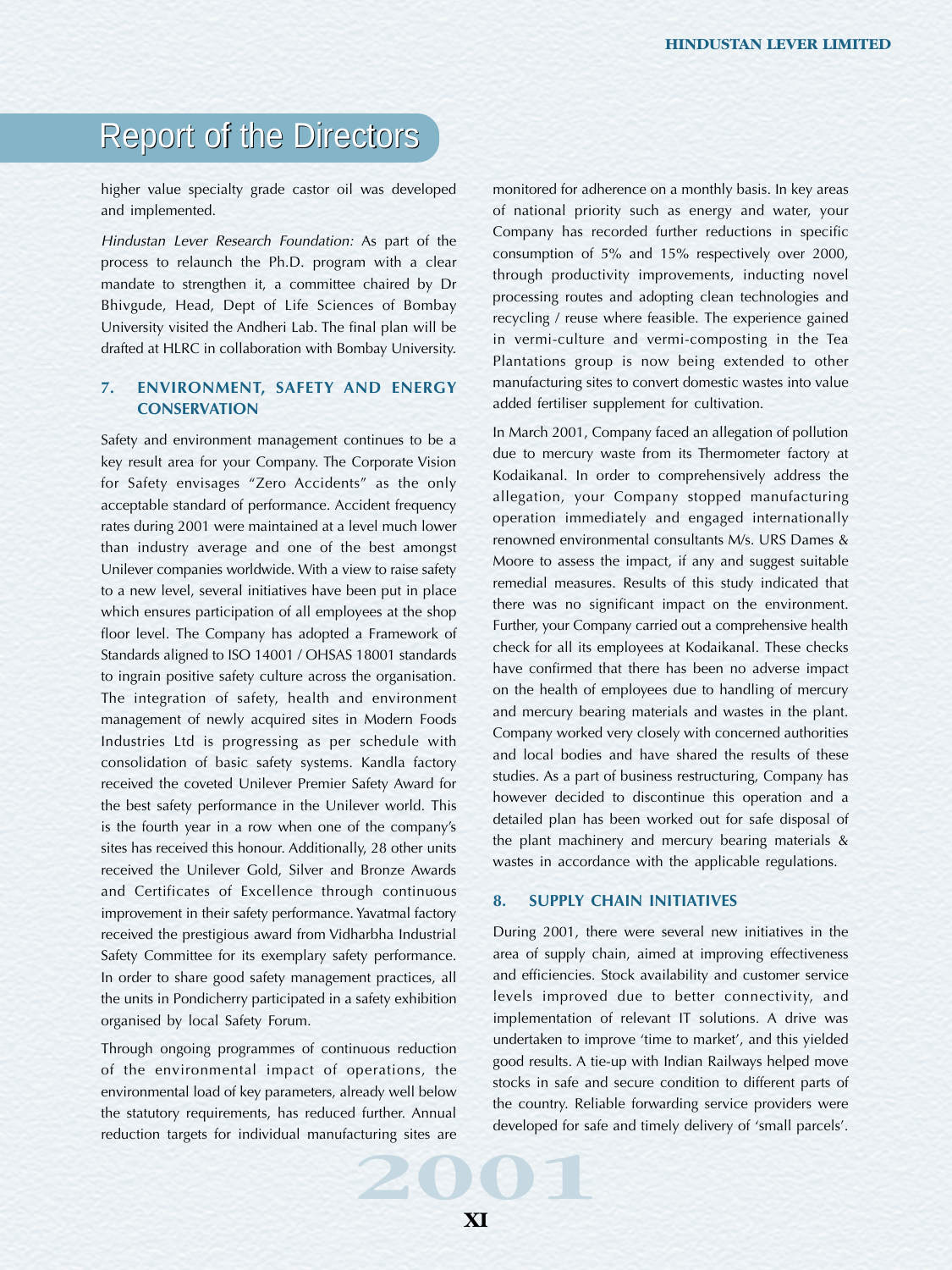As a result of the above initiatives, your Company was able to supply stocks more frequently to the trade, maintain freshness of stocks, and improve order processing efficiencies. A pilot project on continuous replenishment was carried out in Mumbai, and the results have been encouraging. Another pilot was conducted in the Personal Wash business to set up an 'end to end supply chain management system', which has also produced significant improvement in service levels and optimisation of stock levels. Your Company will be rolling out these initiatives nationally across all FMCG businesses in the year 2002.

In the area of buying, the Vendor Certification Program was continued, and several vendors were certified for implementation of quality systems, and zero defect track record. Your Company was able to achieve significant buying efficiencies and cost reduction through strategic tie-ups for key raw and packing materials, joint development efforts to reduce input costs, locational synergies, and import substitution. Several small scale industries and ancillary units have been developed to support your Company's operations. Your Company also undertook a 'Partner in progress' initiative, under which more than 500 managers visited about 65 suppliers to develop meaningful ways of improving the quality of the supply chain through mutually rewarding partnerships.

#### **9. PERSONNEL**

Harmonious Employee Relations prevailed during 2001 with Long Term Settlements signed in 10 of our units consequent to bi-lateral negotiations with the employee representatives. As has been our approach, all these settlements were based on the principle of mutual gains, sharing of productivity improvements achieved in these units, which have helped us to remain competitive in the market place. In an attempt to further align the interests of shareholders and employees we have piloted a stock grant scheme in a few of our units.

a subsidiary of The restructuring programme based on our Long Term Business Strategy continued to be pursued and where suitable redeployment of employees was not possible they have been offered voluntary separation option, which as usual was well above the statutory provisions, keeping in line with our philosophy of being fair and humane in all our dealings with employees.

The Total Productive Maintenance (TPM) programme continued to be a key driver for establishing the "Enterprise Culture" in our manufacturing units to achieve sustained high-performance through the creative excellence of all our employees. During 2001 three more of our factories have achieved the Level 1 certification for TPM awarded by Japan Institute of Plant Maintenance, taking the total number of factories in the Company to have achieved this distinction to 4.

Providing a solid edifice for the high performance culture in your Company is its strong value system. During the last year we have reaffirmed our commitment to the Company values of Action, Courage, Caring and Truth. A number of initiatives to reinforce these values at all levels in the organisation have been started. 360 degree feedback and Coaching have been adopted as tools for leadership development.

# **10. AMALGAMATION OF INTERNATIONAL BESTFOODS LIMITED (IBFL) AND AVIANCE LIMITED**

Following approval of the members at the Court Convened meeting held on June 22, 2001, the Hon'ble High Court of Judicature at Bombay on September 5, 2001 passed orders confirming the Scheme of Amalgamation of International Bestfoods Limited and Aviance Limited, which became effective from September 26, 2001 with retrospective effect from July 1, 2001 being the Appointed Date under the Scheme of Amalgamation. Accordingly 6,48,723 equity shares of Re. 1/- each were issued and allotted to the shareholders of IBFL pursuant to the Scheme which provided for the Company to issue shares in the ratio of two equity shares of the Company of Re. 1/- each for every three shares of Rs. 10/- each of IBFL. The shares held by the Company in IBFL aggregating to approx. 83.36% of its capital were cancelled as per the Scheme. No shares of the Company were issued to the members of Aviance, a 100% subsidiary of the Company upon amalgamation and all shares of Aviance Limited stand cancelled in terms of the Scheme.

# **11. ROSSELL INDUSTRIES LIMITED**

During the year Rossell Industries Limited (RIL) became a subsidiary of your Company consequent to Lipton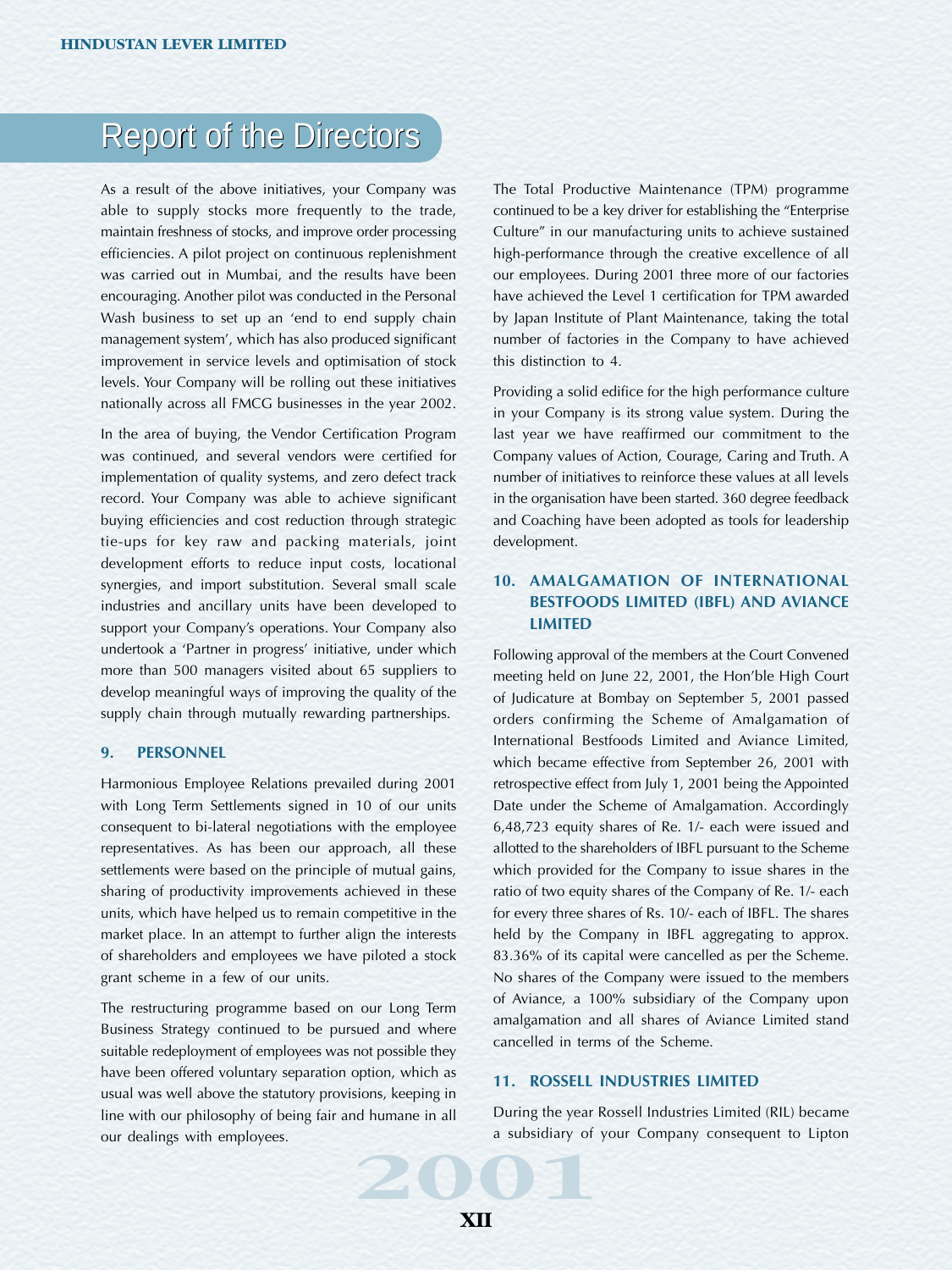India Exports Limited (LIEL), a 100% subsidiary of your Company raising its shareholding in RIL to 60,02,708 equity shares of Rs. 10/- each constituting 59.62% of the issued and the paid up capital. The above together with 37,00,000 equity shares of Rs. 10/- each constituting 36.56% of the issued and paid up capital of RIL held by UOHBV raised the promoter shareholding in RIL to 95.89%. LIEL has initiated steps to delist the Company in compliance with SEBI (Substantial Acquisition of Shares and Takeovers) Regulations, 1997 and the process is expected to be completed during the year 2002.

# **12. MODERN FOOD INDUSTRIES (INDIA) LIMITED (MFIL)**

Your Company had acquired 74% equity in this subsidiary, being the first case of disinvestment by the Government. The Balance 26% equity continued to be held by the Government. Company has now received a communication from the Government that it desires to sell its remaining 26% equity in the Company by exercising its 'put' option. Accordingly, your Company is progressing acquisition of the remainder 26% equity from the Government with a view to make it a wholly owned subsidiary of the Company. The acquisition of 26% equity is expected to entail an investment of approx. Rs. 45 Crores, subject to such adjustment as may be actually agreed between the parties to resolve the due diligence and completion issues arising from the transaction.

#### **13. DIVESTMENTS**

#### **13.1 Quest Joint Venture**

Pursuant to appr Pursuant to a joint venture arrangement with ICI India Limited and Quest International BV, the flavours and fragrances business of the Quest Division of Hindustan Lever Limited was transferred to Quest International India Limited in which ICI India and Quest International BV together hold 51% and the balance 49% is held by the Company. The joint venture combines ICI India's long standing knowledge of India, HLL's detailed understanding of Indian consumers' preferences coupled with Quest International's consumer understanding, technological and creative expertise.

The joint venture would however, exclude the aroma chemicals business of HLL and the erstwhile Industrial Perfumes Limited which continues to be carried on as a division of HLL.

# **13.2 Adhesives**

Your Company sold its Adhesives Business, a sub-unit of Specialty Chemicals Division for a consideration of Rs. 9 Crores to ICI India Limited.

This transfer of Adhesives Business with an annual turnover (including captive consumption) of around Rs. 10 Crores to ICI secures the future of this Business since ICI Plc through its subsidiary National Starch is a major global player in Adhesives Business.

#### **13.3 Nickel Catalyst**

During the year, your Company also sold its Nickel Catalyst business, a sub-unit of Specialty Chemicals Division for a consideration of Rs. 21 Crores on a 'going concern basis' which involved ICI taking over the manufacturing facilities relating to Nickel Catalyst operations located as part of Taloja Factory (near Mumbai) alongwith the services of 17 related employees. This transfer resulted in a profit of around Rs.12.5 Crores to the Company apart from securing the future of this business and the related employees in the hands of ICI.

# **13.4 Exit from Joint Venture with Godrej Agrovet**

The members will recall that your Company entered into a joint venture with Godrej Agrovet Limited (GAVL), a subsidiary of Godrej Soaps Limited and a leading player in the animal feeds and agricultural inputs market such that 74% stake in Gold Mohur Foods & Feeds Limited (GFFL), a subsidiary of the Company was transferred to GAVL with 26% stake continuing to remain with the Company effective 1st January, 2001. Subsequently, in terms of the said agreement the balance 26% was also transferred by the Company to GAVL with effect from September 20, 2001, to enable GFFL to become a wholly owned subsidiary of GAVL. Accordingly, GAVL was transformed into a 100% Godrej Group Company with effect from the said date.

#### **13.5 Paras Extra Growth Seeds Limited**

Pursuant to approval of the members through a postal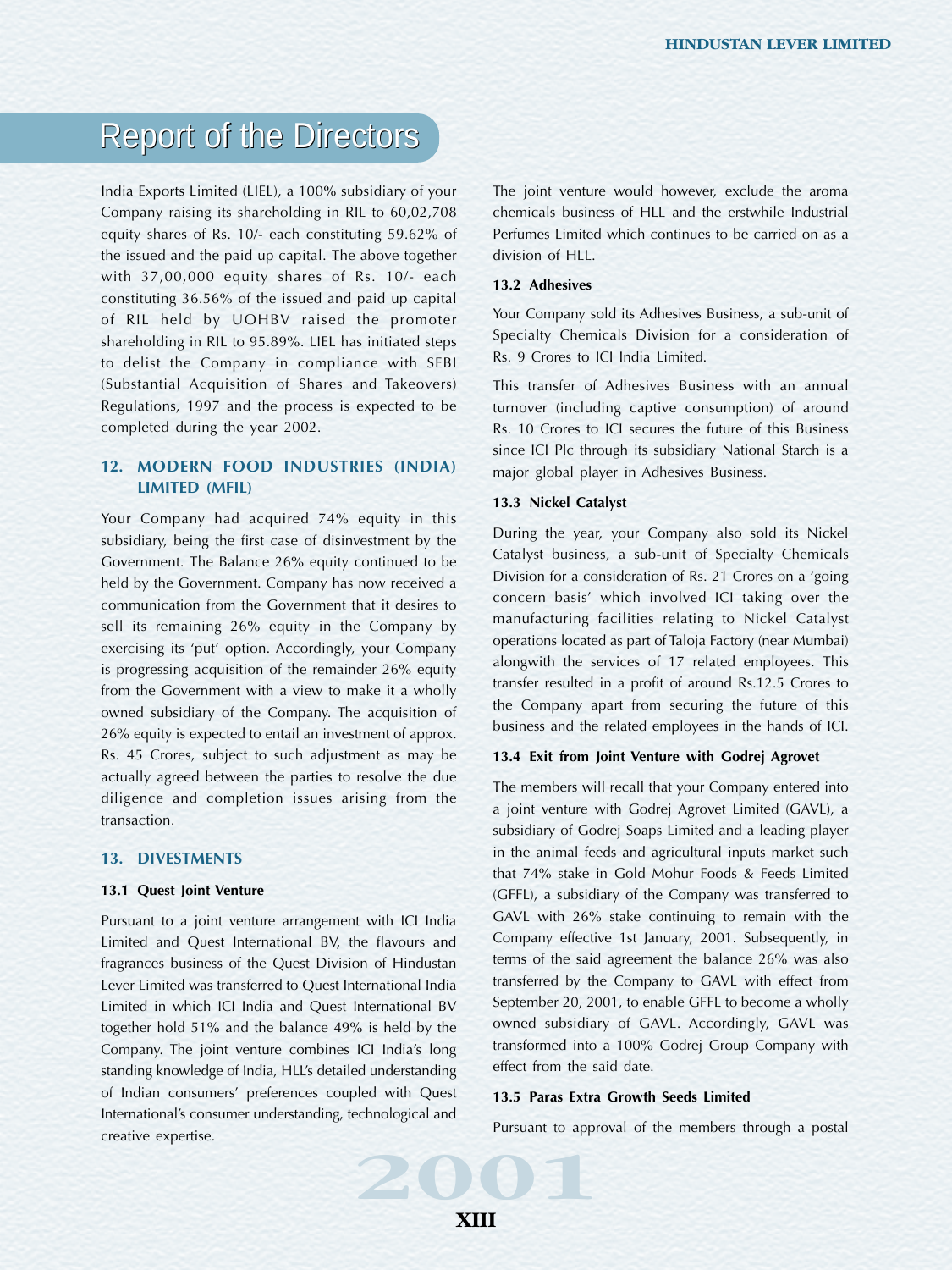ballot conducted in February 2002, your Company transferred its undertaking engaged in the Seeds business to its subsidiary Paras Extra Growth Seeds Limited (formerly named as Grand Food and Catering Consultants Limited) on a "going concern" basis. The seeds business employed approx. 45 people and had a turnover of approx. Rs. 101 Crores in 2001. The Company realised a gross consideration of Rs. 115 Crores by way of transfer and sale of the seed business.

In order to pay for the part of the purchase consideration, the capital base of Paras Extra Growth Seeds Limited was expanded and 74% of its equity was issued and allotted to India Seeds Holdings Limited (ISHL), a Company incorporated in Mauritius engaged in the seed and biotechnology industry. Your Company has subscribed to additional equity in the expanded capital base of Paras Extra Growth Seeds Limited, at par to retain 26% stake in the Company, which would in due course be disposed of to the new promoters, ISHL or their nominees.

#### **13.6 Diversey Lever Business**

Pursuant to the approval of the members for the transfer and sale of Company's Industrial and institutional cleaning business popularly known as Diversey Lever, forming part of its Detergents Business, the Company transferred in May 2002, this business to Johnson Wax Professional Pvt. Ltd. a 100% subsidiary of SC Johnson Commercial Markets Inc. USA for a consideration of Rs. 56 Crores. The Business employs approx. 65 people and had a turnover of approx. Rs. 27 Crores in 2001.

#### **13.7 Lever Gist Brocades — Yeast Operations**

Based on the joint review with the JV partner, DSM of Netherlands, your Company agreed to exit the yeast operations carried through Lever Gist Brocades Limited as the operations were found unviable with no significant long term growth opportunities. Consequently the unit has been transferred to Burns Philp India Limited.

# **13.8 Pond's Exports Limited**

Pursuant to the approval granted at the Annual General Meeting of the Company held on June 22, 2001, the leather business of the Company was transferred to Pond's Exports Limited, a 100% subsidiary, on and from

31.3.2002. This would facilitate formation of a joint venture or a possible divestment at a future date to a party which could leverage the strength of this business more effectively.

#### **13.9 Mushrooms Business**

Likewise, it is also proposed to pursue the approval granted by the shareholders for transfer of the Mushrooms business to one of the Company's subsidiaries. This is expected to be actioned shortly.

#### **14. ISSUE OF BONUS DEBENTURES**

Your Company had formulated a Scheme under Section 391 of the Companies Act for issue of bonus Debentures by drawing upon the General Reserves of the Company which have been created through retained earnings/ undistributed profits of the Company. An amount of approx. Rs. 1320 Crores from the General Reserves was proposed to be utilised for issue and allotment of Debentures of the face value of Rs. 6/- each which were to be issued and allotted to the existing members of the Company by way of bonus Debentures in the ratio of one fully paid Debenture of Rs. 6/- each for every Re. 1/- equity share held in the Company on a record date to be fixed by the Board after the Scheme is sanctioned by the Bombay High Court. Such issue and allotment of Debentures would be considered as a 'deemed dividend' under the provisions of the Income Tax Act and the Scheme contemplated that the Company would bear and pay, dividend distribution tax at 10.2% on the said issue of Debentures from the General Reserves. Thus a total amount of approx. Rs. 1455 Crores was proposed to be utilised from the General Reserves.

The detailed terms and conditions of the Scheme have already been communicated to the Members as set out in the Explanatory Statement to the Notice of the Court Convened Meeting, held on December 12, 2001 and hence are not being repeated in this Report. While the Members approved of the Scheme on December 12, 2001 by an overwhelming majority and the Scheme was awaiting sanction of the Hon'ble High Court of Judicature at Bombay, the Finance Bill 2002, as approved by both Houses of Parliament, made significant changes in the tax laws.

Due to these changes, instead of a uniform rate of 10.2%

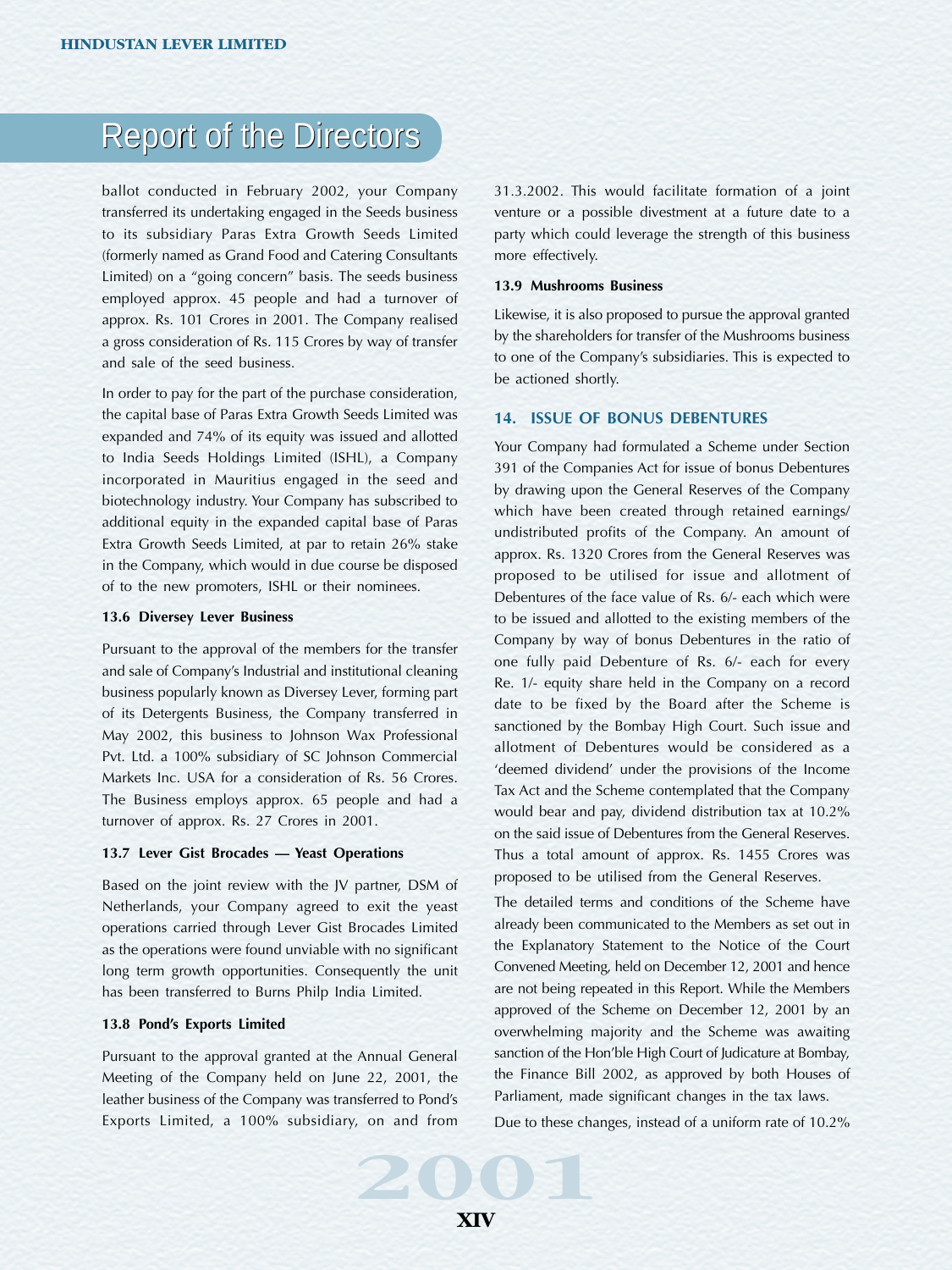as dividend distribution tax proposed to be absorbed by the Company on the entire issue of bonus Debentures, the Company will now be required to make Tax Deduction at Source (TDS) at varying rates on these Debentures and members may have additional liability for tax on the Debentures over and above the TDS depending upon the tax slabs applicable to them. In order to have a clearer picture on the tax provisions applicable to Debentures, further progress on the Scheme was put on hold. The Finance Bill 2002 now has received approval of both the Houses of Parliament with the provisions on taxability of dividends, including deemed dividends at the hands of the shareholders being retained.

In the circumstances, the Board at its meeting held on May 20, 2002 decided to make certain changes to the Scheme with a view to ensure that the promised benefits are made available to the Members in a fair and equitable manner, in the light of the revised tax regime. The following are the salient features of the revised Scheme:

- The face value of the Debentures at Rs. 6/- and the ratio of issue, i.e. one bonus Debenture of Rs. 6/ each for every equity share of Re.1/- held by the members by utilising the General Reserves of the Company are being retained.
- Similarly the interest on Debentures has been retained at 9% per annum payable in arrears.
- The General Reserve will however not be debited to the extent of approx. Rs. 135 Crores, being dividend distribution tax payable @ 10.2% on "deemed dividend" as contemplated in the original Scheme since dividend distribution tax is no longer applicable.
- Instead the Company, under the Scheme, intends to declare a Special Dividend of Rs. 2.76 for every share of Re.1/- held by the members involving a pay out of approx. Rs. 608 Crores. This Special Dividend will be payable by reference to the same Record Date as may be fixed for allotment of bonus Debentures and is proposed to be absorbed by the Profit & Loss Account Balance which as of December 31, 2001 stands at Rs. 759.98 Crores.

Accordingly in comparison to the earlier Scheme, adjusting for the non-applicability of the dividend distribution tax, the Company is committing itself to an incremental outlay of about Rs. 473 Crores under the revised Scheme.

- Tax Deduction at Source at applicable rates (varying from Nil to 31.5%) would be made from the bonus Debentures constituting deemed dividend and on the quantum of Special Dividend treating the two as an integrated transaction involving payout of deemed dividend/ Special Dividend aggregating to Rs. 8.76 per share of Re. 1/- each to the Members. While the face value of the Debentures will be uniform at Rs. 6.00, the entire TDS on Rs. 8.76 per share will be made from the Special Dividend of Rs. 2.76 per share. Balance of Special Dividend, if any, would be paid to the members. All members would be able to discharge their tax liability on the bonus Debentures and Special Dividend both in terms of TDS and the Advance Tax payment from and out of the quantum of Special Dividend.
- The Debentures would be redeemed after 18 months in one installment instead of redemption in two equal installments after 24 and 36 months as was originally proposed. This has been proposed in recognition of the fact that significant time has already elapsed since the Scheme was originally formulated.
- The grant price of the Options issued to the Management Employees will be reduced by Rs. 8.76 to reflect the exceptional nature of the payment. Further these Options will not qualify either for the Bonus Debentures or the Special Dividend.
- Such other changes as the Board in its discretion may decide to implement to reflect the exceptional nature of the Scheme, in the light of changes proposed as above.

Bombay.<br> **2001** Other terms & conditions of the original Scheme are proposed to be retained. Since the proposed changes are material and significant, the revised Scheme would be presented as a new Scheme for consideration by the Members and the Hon'ble High Court of Judicature at Bombay.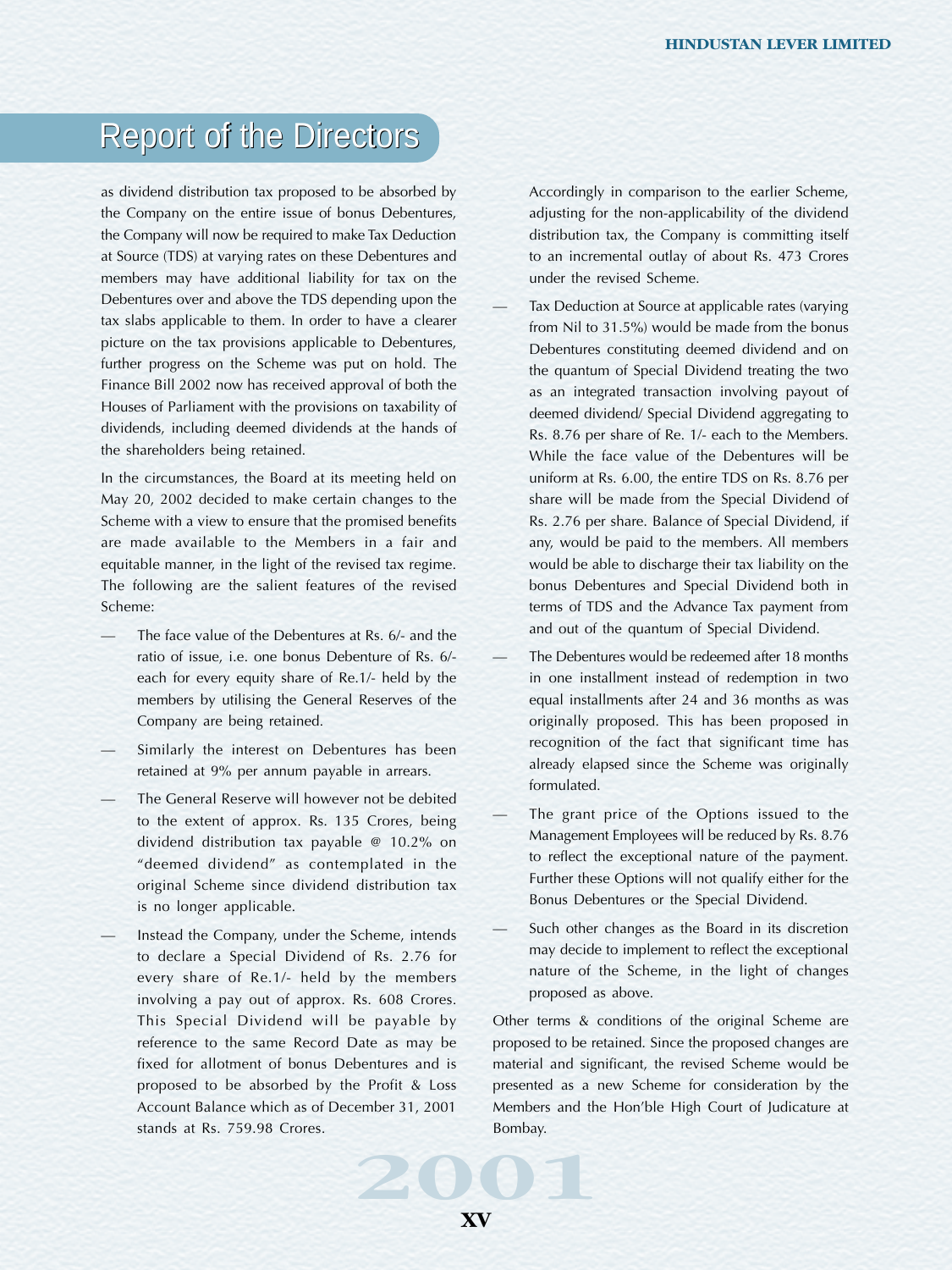#### **15. EMPLOYEE STOCK OPTION PLAN (ESOP)**

Pursuant to approval granted by the members to "2001 HLL Stock Option Plan" at the Annual General Meeting of the Company held on June 22, 2001, the Company in consultation with the Compensation Committee of the Board, granted HLL Stock Options to 320 managerial employees and 4 wholetime directors of the Company for the accounting period ending 31.12.2001, aggregating in all to 24,75,100 equity shares of Re. 1/- each at the price of Rs. 217.45 per share, being the closing price at the Bombay Stock Exchange on July 24, 2001, the date of the Grant.

Likewise, at the recommendation of the Compensation Committee of the Board, Company granted HLL stock options to 303 managerial employees and 4 wholetime directors of the company for the Accounting year ending 31.12.2002 aggregating in all to 32,33,601 equity shares of Re. 1/- each at the price of Rs. 210.35 per share being the closing price at the BSE on April 23, 2002, the date of the Grant.

Details of the shares issued under ESOP, as also the disclosures in compliance with clause 12 of the Securities and Exchange Board of India (Employee Stock Option Scheme and Employee Stock Purchase Scheme) Guidelines, 1999 are set out in the Annexure to this Report.

None of the management employee or wholetime director have received options exceeding 5% of the value of the options issued for the years ending December 2001 or December 2002.

Likewise, no employee has been issued share options, during any one year, equal to or exceeding 1% of the issued capital (excluding outstanding warrants and conversions) of the Company at the time of Grant.

Since the Scheme as formulated by the Company provides for a minimum of three year period for vesting of the options, the stock options granted during the year 2001/ 2002 have not yet vested in any employee or director and consequently, there is no occasion for any employee or director to exercise such options. In the circumstances, there is neither any dilution in EPS, nor has any consideration been received by the Company for grant of

options as above for the year 2001 and 2002.

### **16. GUJARAT EARTHQUAKE RELIEF**

Large parts of Gujarat State were hit by a devastating earthquake on January 26, 2001 which severely impacted the region with loss of life and property at an unprecedented scale. Your Company has strong links with the region with its manufacturing facilities located at Kandla and Chorwad and its sales and distribution set up across the State. Since the Company's manufacturing facilities had been designed and built having taken adequate precautions for possible earthquakes since Kandla falls in Seismic zone prone to earthquakes, there was no significant damage to Company's plant and machinery, though there were some damages to the buildings and structures. The Company put in place a disaster management plan, both in relation to its own operations and to assist the society to cope up with the tragedy. Company was able to recommence production within 3-4 weeks and the entire factory operations were stabilised within eight weeks.

On the social front, the Company acted at four levels –

- It provided immediate relief in terms of sending required material to the staff, workmen and the community at large. This included tents, blankets, lanterns, food stuff and essential medicines. An estimated expenditure of 0.18 Crore was incurred towards this.
- A water supply scheme to the nearby villages involving an outlay of about Rs. 8.6 Lakhs was commenced and continued for six months until the normal water supply to these villages was restored.
- Company embarked upon a programme to restructure and repair of houses of its employees through a Scheme funded by the Company and its employees.
- pany for grant of<br>**2001**<br>**2001** Company has also decided to rebuild a new village named Yashoda Dham near Nani Chirai. The project envisages construction of 289 houses for the villagers whose dwellings were destroyed in the Earthquake. This is being done in a participatory process with Shri Vivekanand Research & Training Institute (VRTI) , a Non-Governmental Organisation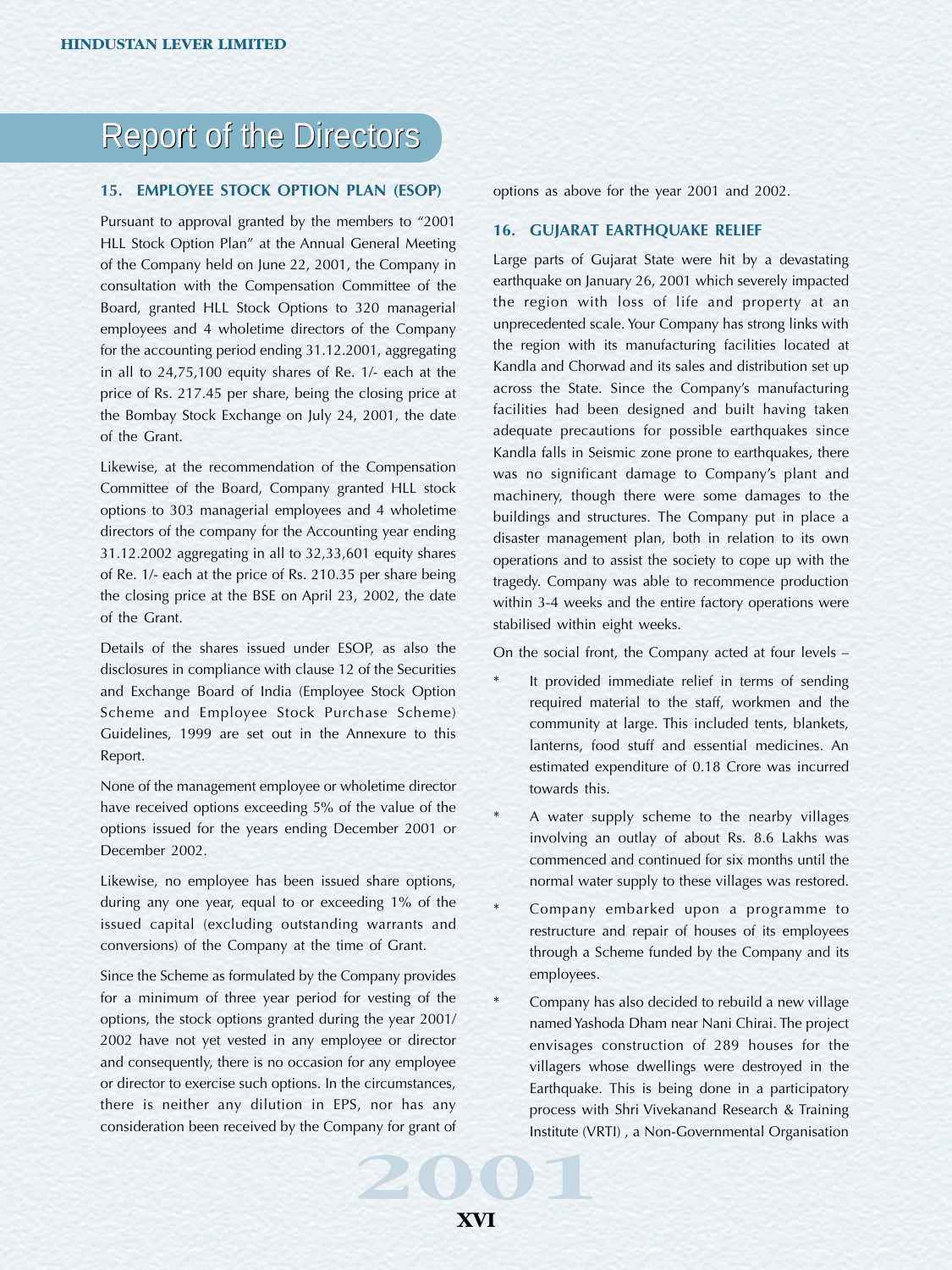and in collaboration with the Government of Gujarat and Gram Navrachana Samiti. Company expects to fund this project to the extent of Rs. 3.75 Crores, the balance coming from the State Government and the contributions from Company's employees.

# **17. INFORMATION TECHNOLOGY**

Your Company has continued to leverage on Information Technology and progressed its strategic investments in this area.

Technology investments to upgrade internal planning systems have progressed satisfactorily during the year. This capability would synchronize daily production and distribution with day to day customer off-take – unlocking significant benefits in terms of supply chain efficiency and customer service.

Stockists at major towns are now connected through internet enabling them to transact directly and plan collaboratively for market activities. This technology has enabled your Company to pilot successfully the concept of continuous replenishment of stocks. This concept is being actively extended to cover more Stockists in 2002 calling for one of the largest IT implementation efforts across the country. A mobile handheld IT capability has been developed to enhance salesmen productivity and coverage. This is also poised for a phased roll out during 2002.

Many of our major Suppliers are connected with the Company during the year. They have direct visibility on phased material requirements, which will help to achieve a continuous replenishment of input material.

Your Company plans to simplify internal transaction processing systems, which are currently operating at over 200 locations. Company will leverage Information Technology to simplify and re-engineer the processes and operate them out of a central location. This calls for upgrading Company's existing computers into a powerful central computing facility and enhancing connectivity through wide area network for higher reliability and bandwidth. All this will significantly enhance your Company's agility and effectiveness.

Your Company has invested on superior information storage and retrieval capability using "Datawarehousing" techniques. This will provide need-based consistent and quality management information from a single source.

Your Company has deployed Internet enabled technologies for Voice and Video conferencing capabilities. We have set up 15 Video-conferencing studios. They enable virtual meetings and instant communication at much lower cost.

Knowledge Management had received a major attention during the year. Intranet web sites on packaging development, consumer behaviour, commercial information, etc. are some of the major initiatives launched during the year to leverage collective internal knowledge.

Your Company will continue the IT investment in the above strategic areas, simplifying processes to reduce costs, leveraging quality information to enhance decision effectiveness, connecting with business partners to achieve enhanced supply chain efficiencies and customer service.

### **18. FINANCE & ACCOUNTS**

Cash generation during the year continued to be very good due to strong business performance, enhanced capability of the supply chain and efficient collection system. The Company follows a conservative investment policy based on safety, liquidity and return. Return on the cash surplus was significantly improved by investing in a judicious mix of instruments in a benign interest environment. Your Company continues to enjoy P1+ rating by CRISIL for its commercial paper programme. However no commercial paper was placed during the year.

The total amount of fixed deposits as of 31st December, 2001 was Nil. Deposits amounting to Rs. 65.30 Lakhs were unclaimed by depositors as at 31st December, 2001. Your Company has sent reminders to these depositors to complete the procedural formalities for repayments.

In terms of the provisions of Investor Education and Protection Fund (awareness and protection of investor) Rules 2001, no unpaid/unclaimed dividends were required to be transferred during the year to the Investor Education and Protection Fund.

atawarehousing" Products and Varianus of Products and Varianus of Products and Varianus of Products and Varianus of Products and Varianus of Products and Varianus of Products and Varianus of Products and Varianus of Produc Pursuant to directions from the Department of Company Affairs for appointment of Cost Auditors, your Company appointed M/s. N.I. Mehta & Co., as the Cost Auditor for the Soaps and Detergents, Cosmetics and Personal Products and Vanaspati businesses.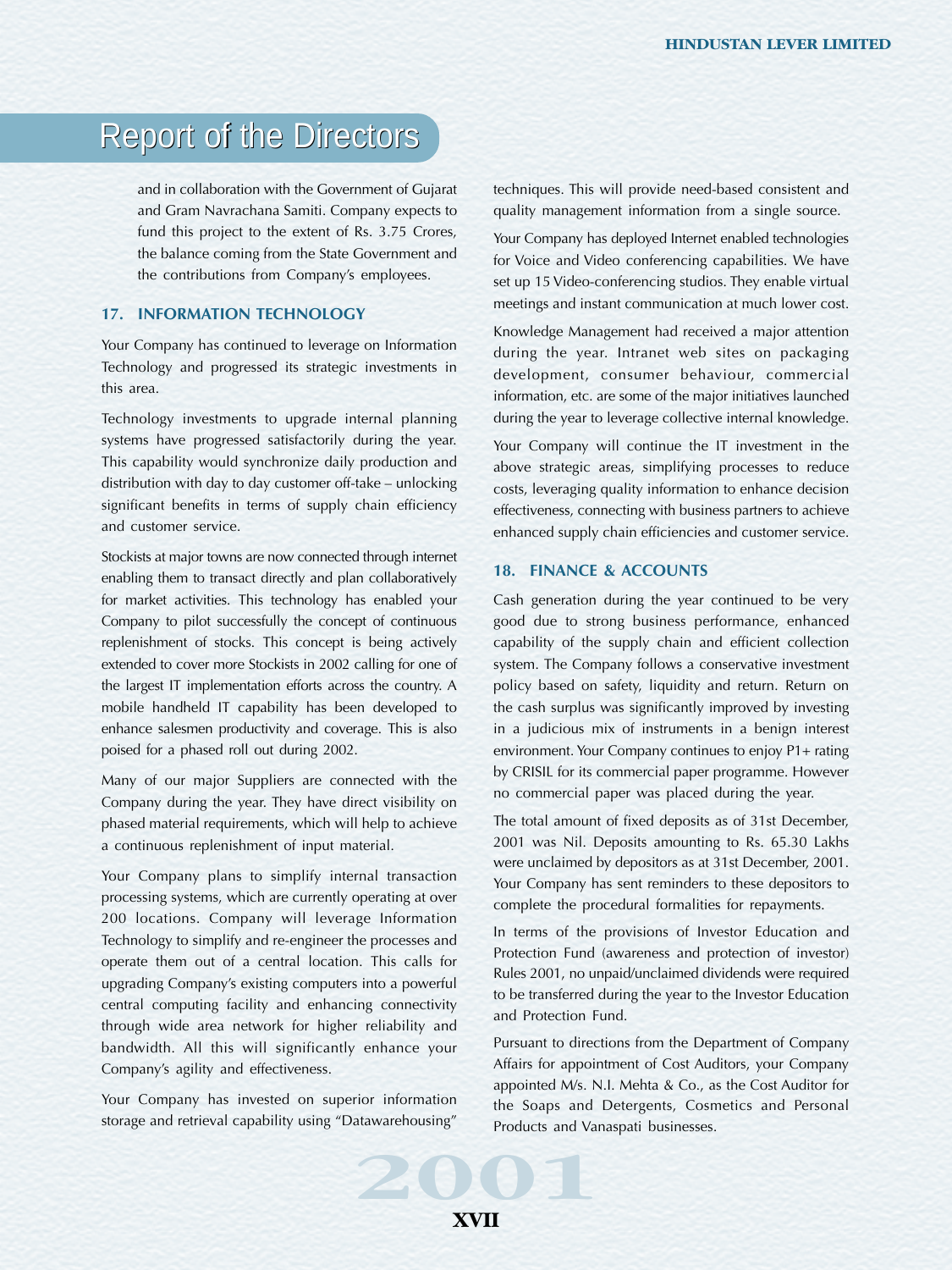The Report and Accounts of the subsidiary companies are annexed to this Report along with the statement pursuant to Section 212 of the Companies Act, 1956. However, in the context of mandatory requirement to present consolidated accounts, which provides members with a consolidated position of the Company including subsidiaries, at the first instance, members are being provided with the Report and Accounts of the Company treating these as abridged accounts as contemplated by Section 219 of the Companies Act, 1956. Members desirous of receiving the full Report and Accounts including the Report and Accounts of the subsidiaries will be provided the same on receipt of a written request from them. This will help save considerable cost in connection with printing and mailing of the Report and Accounts.

### **19. DIVIDEND**

An interim dividend of Rs. 2.50 per share of Re. 1/- each for the year 2001, amounting to Rs. 55014.88 Lakhs, was declared by the Board of Directors in July 2001. The Directors now recommend to the Annual General Meeting, the declaration of a final dividend for the year ended December 31, 2001 of a further amount of Rs. 2.50 per share of Re.1/- each amounting to Rs. 55031.09 Lakhs.

# **20. DEPOSITORY SYSTEM**

As the members are aware, your Company's shares are tradable compulsorily in electronic form and your Company has established connectivity with both the depositories, i.e. National Securities Depository Limited (NSDL) and Central Depository Services (India) Limited (CDSL). In view of the numerous advantages offered by the Depository system, members are requested to avail of the facility of dematerialisation of the Company's shares on either of the Depositories as aforesaid.

## **21. DIRECTORS**

Mr. H.R. Khusrokhan did not offer himself for reappointment at the last AGM due to his other commitments and he therefore ceased to be a director.

Mr. Aditya Narayan was appointed as a non-wholetime Director during the year to hold office till the conclusion of the ensuing Annual General Meeting (AGM).

Mr. S. Ramadorai has been appointed as a non-wholetime Director in May 2002 to hold office till the conclusion of the ensuing AGM.

Notices together with money deposits have been received from members pursuant to Section 257 of the Companies Act 1956 proposing Mr. Aditya Narayan and Mr. S. Ramadorai for appointment as Directors of the Company at the ensuing AGM.

In accordance with the Articles of Association of your Company, all the Directors of your Company will retire at the ensuing Annual General Meeting and, being eligible, offer themselves for re-election.

### **22. AUDITORS**

The joint auditors, M/s. A.F. Ferguson & Co. and M/s. Lovelock & Lewes retire and offer themselves for reappointment.

#### **23. APPRECIATION**

Your directors take this opportunity to thank all employees for rendering impeccable service to every constituent of the Company's customers and shareholders. Your directors also wish to place on record their appreciation to employees at all levels for their hard work, dedication and commitment. The enthusiasm and unstinting efforts of the employees have enabled the Company to remain at the forefront of the industry despite increased competition from several existing and new players.

On behalf of the Board

**M.S. Banga** Chairman

Mumbai May 20, 2002

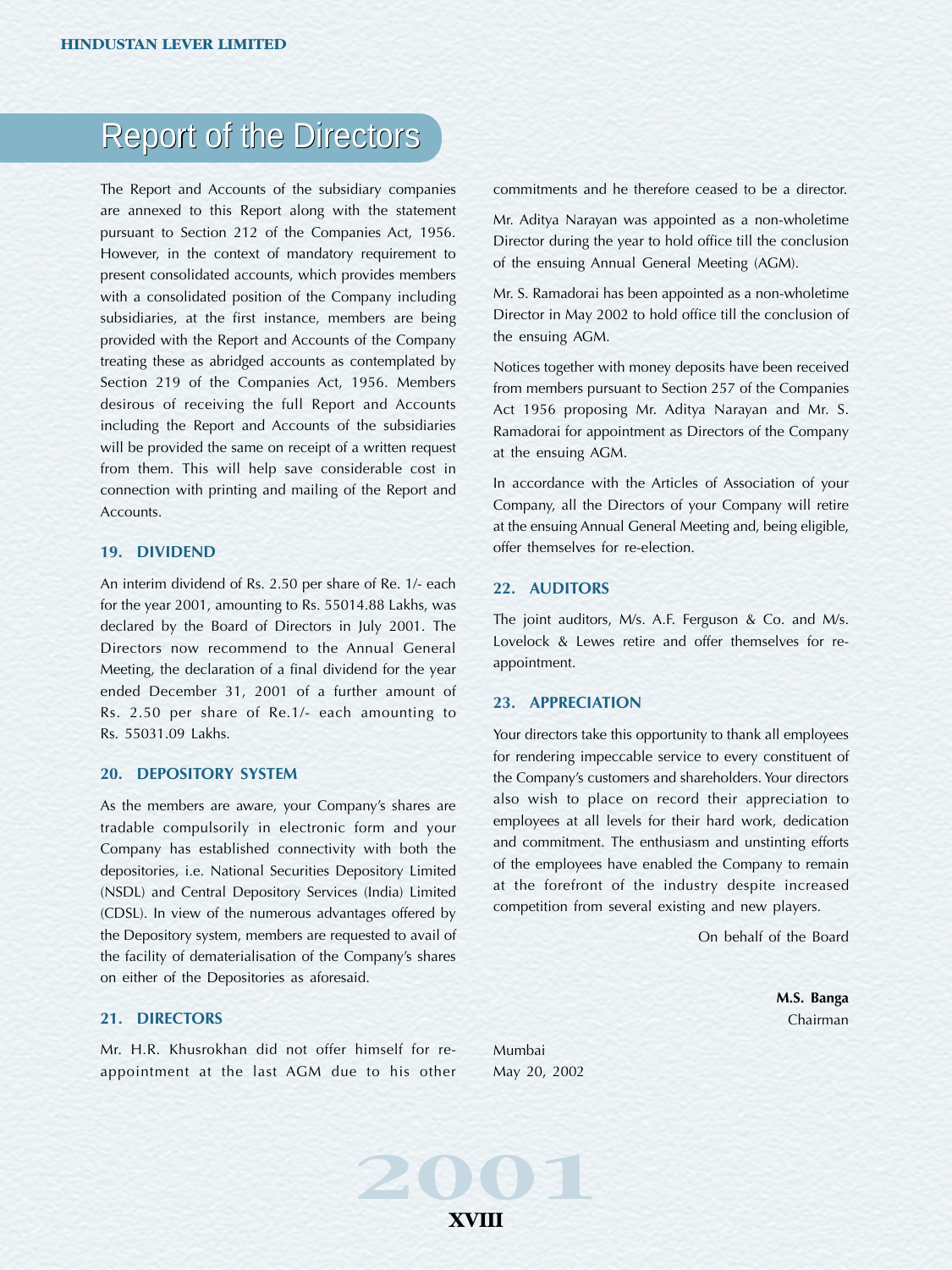# **ANNEXURE TO THE DIRECTORS' REPORT 2001**

#### **Disclosure pursuant to the provisions of Securities and Exchange Board of India (Employee Stock Option Scheme and Employee Stock Purchase Scheme) Guidelines, 1999**

|              |      |                                                                                                                                                                                                                   | <b>Stock Option 2001</b>                                                                                          | <b>Stock Option 2002</b>                                                                                            |
|--------------|------|-------------------------------------------------------------------------------------------------------------------------------------------------------------------------------------------------------------------|-------------------------------------------------------------------------------------------------------------------|---------------------------------------------------------------------------------------------------------------------|
| a)           |      | Options granted                                                                                                                                                                                                   | 24,75,100 equity shares of<br>Re. 1/- each valued at 5382.11 L                                                    | 32,33,601 equity shares of<br>Re. 1/- each valued at Rs. 6801.88 L                                                  |
| b)           |      | The Pricing Formula                                                                                                                                                                                               | Closing market price as on the<br>date of option grant - 24.7.2001<br>Rs. 217.45                                  | Closing market price as on the<br>date of option grant - 23.4.2002<br>Rs. 210.35                                    |
| $\mathbf{C}$ |      | Options vested                                                                                                                                                                                                    | NA – since options not exercisable<br>before the expiry of three<br>years from the grant of option<br>(24.7.2001) | $NA$ – since options not<br>exercisable before the expiry<br>of three years from the grant<br>of option (23.4.2002) |
| $\mathbf{d}$ |      | Options exercised                                                                                                                                                                                                 | NA                                                                                                                | NA                                                                                                                  |
| e)           |      | The total number of shares arising as a<br>result of exercise of option                                                                                                                                           | $24,75,100$ equity shares of<br>Re. 1/- each                                                                      | 32,33,601 equity shares of<br>Re. 1/- each                                                                          |
| f)           |      | Options lapsed                                                                                                                                                                                                    | 15,500 equity shares<br>of Re. 1/- each                                                                           |                                                                                                                     |
| $\mathbf{g}$ |      | Variation of terms of options                                                                                                                                                                                     | <b>NA</b>                                                                                                         | <b>NA</b>                                                                                                           |
| h)           |      | Money realised by exercise of options                                                                                                                                                                             | <b>NA</b>                                                                                                         | <b>NA</b>                                                                                                           |
| i)           |      | Total number of options in force                                                                                                                                                                                  | 24,59,600 equity shares of<br>Re. 1/- each                                                                        |                                                                                                                     |
| j)           |      | Employee-wise details of options granted to:                                                                                                                                                                      |                                                                                                                   |                                                                                                                     |
|              | i)   | Senior managerial personnel                                                                                                                                                                                       | Details in enclosed Appendix                                                                                      | Details in enclosed Appendix                                                                                        |
|              | ii)  | Any other employee who receives a grant<br>in any one year of option amounting to 5%<br>or more of option granted during that year                                                                                | NA                                                                                                                | NA                                                                                                                  |
|              | iii) | Identified employees who were granted<br>option during any one year, equal to or<br>exceeding 1% of the issued capital (excluding<br>outstanding warrants and conversions) of the<br>Company at the time of grant | NA                                                                                                                | <b>NA</b>                                                                                                           |
| k)           |      | Diluted Earnings Per Share (EPS) pursuant<br>to issue of shares on exercise of option<br>calculated in accordance with International                                                                              | NA - Since no options have<br>been exercised till date.                                                           | NA - Since no options have<br>been exercised till date.                                                             |

# **APPENDIX**

Accounting Standard (IAS) 33

**List of Senior Management Employees to whom Stock Options were granted pursuant to the "2001 HLL Stock Option Plan"**

| Name of the Manager | <b>Stock Options granted</b> |           |
|---------------------|------------------------------|-----------|
|                     | 2001                         | 2002      |
| M.S. Banga          | 66400                        | 115340    |
| M.K. Sharma         | 24800                        | 32215     |
| Gurdeep Singh       | 24800                        | 32215     |
| D. Sundaram         | 37200                        | 40270     |
| A.S. Abhiraman      | NA                           | 16108     |
| Arun Adhikari       | 24800                        | 32215     |
| Satish K. Dhall     | 24800                        | 32215     |
| Gunender Kapur      | 24800                        | 40270     |
| Anoop K. Mathur     | 12400                        | 32215     |
| J.H. Mehta          | 24800                        | 16108     |
| S. Ravindranath     | 24800                        | 32215     |
| Dalip Sehgal        | 12400                        | 24170     |
| C.V. Natraj         | 24800                        | <b>NA</b> |
| V. Balaraman        | 12400                        | <b>NA</b> |



**2001**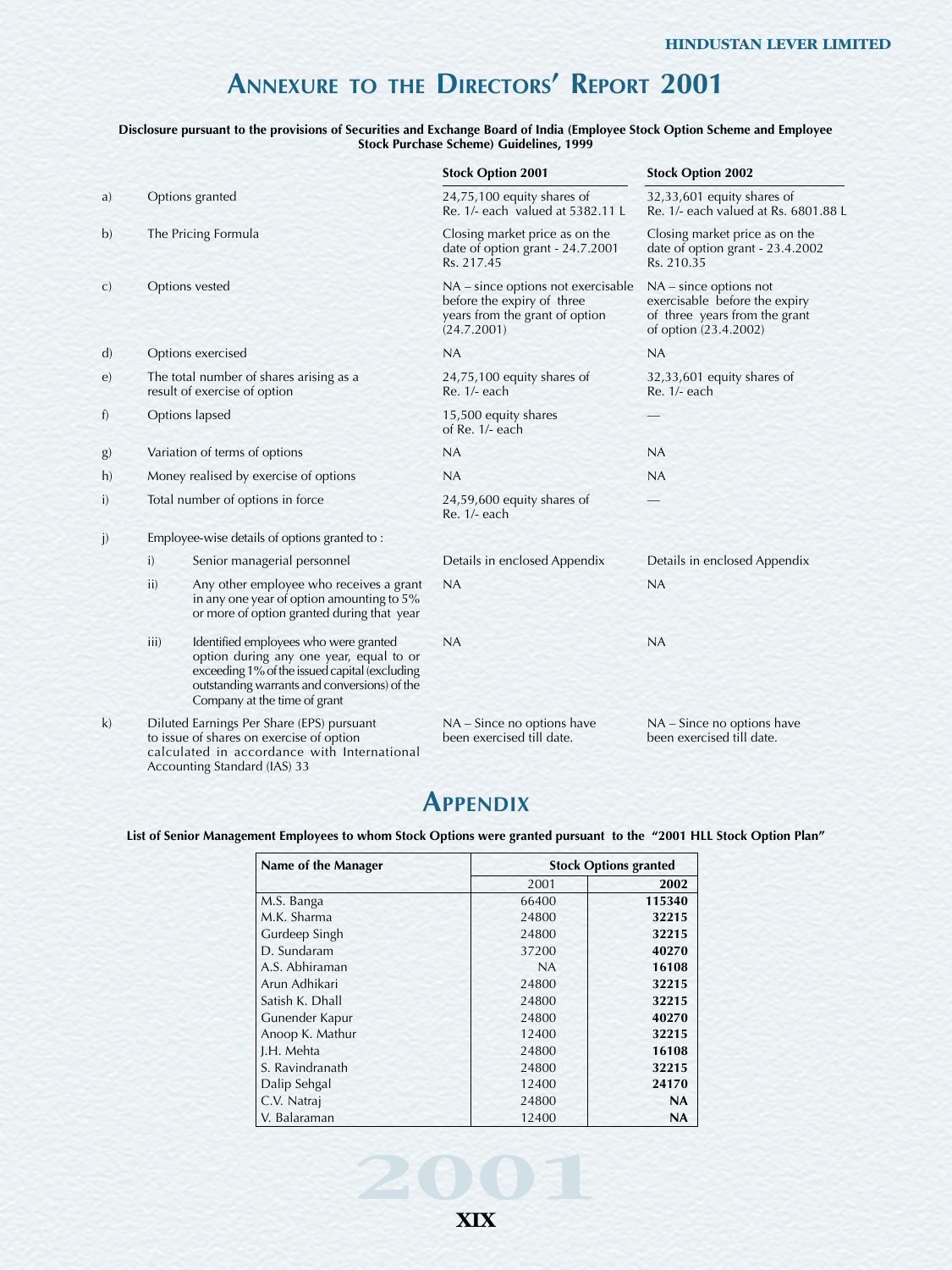# **Management Discussion and Analysis**

2001 was a year many would like to forget. It began with the catastrophic Gujarat earthquake on 26 January and ended with the terrorist attack on Parliament on 13 December. There was also the impact of 11 September, intensified terrorist activities and the gathering of war clouds.

On the economic front, the scenario was equally gloomy. The general economic slowdown, which began in 2000, gathered momentum in 2001. GDP growth for 2001 will be less than 2000. No doubt, the sudden scaling down of GDP growth for 2000-2001 from 5.2% to 4% by the Central Statistical Organisation may create an illusion of growth for the year. Almost anyone in business will agree that 2001 was a much tougher year than before. Indeed, it may turn out to be the worst year since 1994.

Corporate earnings fell both in the manufacturing and the services sector. A survey of 1,603 manufacturing companies by the Confederation of Indian Industry reveals a 9% decline in post-tax profits for April-September 2001, and a 3% decline for 401 service sector companies. Stock prices, too, have taken a beating: the BSE Sensex lost almost 700 points during the year.

It is being claimed that agriculture has done relatively well in 2001. This may be so. However, it is important to note that higher growth, if any, will have occurred after two very poor years. In any event, this growth is yet to translate to higher agricultural income. Hindustan Lever's market research and sales data suggest that rural demand is still sluggish and subdued.

General uncertainty and lack of consumer confidence have taken their toll on Hindustan Lever. Market growth has slowed down, and several product categories witnessed negative growth in volumes. After the scorching 15 to 20% growth of the 1990s, when the fast moving consumer goods (FMCG) sector truly lived up to its name, the FMCG market actually declined by 4.1% in November 2001. Not surprisingly, Hindustan Lever's sales grew by just 3.5% in 2001 as against 4.5% in 2000 and 7.0% in 1999.

Notwithstanding such challenges, we have reasons to feel proud about our performance in 2001.

- Sales of the 30 Power Brands grew by 6.5% versus 3.5% growth in aggregate net sales.
- Profits before depreciation, interest and taxes (PBDIT) rose by 15.9%, from Rs. 1,809 crore in 2000 to Rs. 2,096 crore in 2001.
- Profits before tax and exceptional items (PBT) increased by 16.7%, from Rs. 1,665 crore in 2000 to Rs. 1,943 crore in 2001.
- Net profit went up by 25.3%, from Rs. 1,310 crore in 2000 to Rs. 1,641 crore in 2001.
- Return on net worth (RONW) grew from 52.6% in 2000 to 53.9% in 2001.
- Earnings per share (EPS) rose by 25.2%, from Rs. 5.95 in 2000 to Rs. 7.46 in 2001.

Table 1 shows the growth in sales versus post-tax profit over the last five years.

| Years | Sales (Rs. Crore) | Sales growth | Post-tax profits (Rs. Crore) | <b>Profit growth</b> |
|-------|-------------------|--------------|------------------------------|----------------------|
| 1997  | 7820              | $18.5\%$     | 580                          | $40.4\%$             |
| 1998  | 9482              | 21.3%        | 837                          | 44.3%                |
| 1999  | 10142             | $7.0\%$      | 1070                         | 27.8%                |
| 2000  | 10604             | $4.5\%$      | 1310                         | 22.4%                |
| 2001  | 10972             | $3.5\%$      | 1541                         | 17.6%                |

#### **Table 1: Profit growth has consistently outstripped sales growth**

These results strengthen our conviction that the strategy adopted for Hindustan Lever is correct and, even under difficult conditions, is delivering the desired results.

As shareholders may remember, the Company's strategy was enunciated in early 2001, and consisted of three key objectives:

- To focus on the profitable growth of 30 Power Brands, which account for more than 80% of the Company's FMCG business.
- To enhance the profitability of the Foods business.
- To secure the long-term future of the Company's non-FMCG businesses.

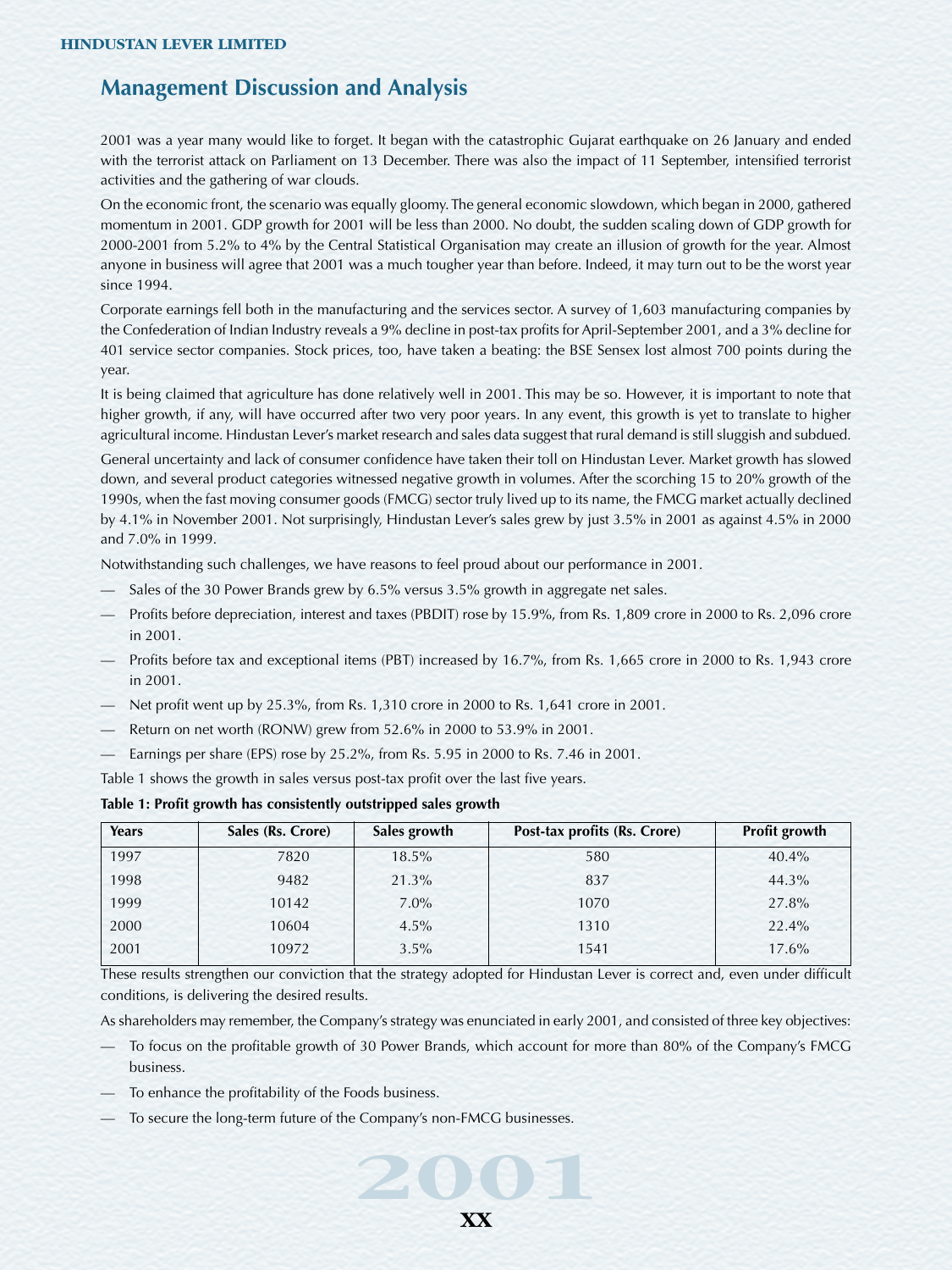In the course of this chapter, we will discuss how the Company is pursuing these objectives, what are their results, and why we believe that this strategy will enable it to leverage opportunities and minimise threats. We shall begin with products and markets, move on to operations, and then discuss the financials.

#### **PRODUCTS AND MARKETS**

#### **Soaps and Detergents**

Hindustan Lever has a near 60% market share in toilet soaps and over 40% market share in detergents. The soaps and detergents business contributes to 39% of the Company's total net sales. In value terms, this segment grew by 2.8% from Rs. 4,169 crore in 2000 to Rs. 4,285 crore in 2001 (excluding service income from operations amounting to Rs. 6.56 crore in 2000 and Rs. 10.67 crore in 2001).

Clearly, such growth is not good enough at the aggregate level, and reflects sluggish demand. Most segments saw shrinking markets; and all players engaged price discounting and "two-for-one" type schemes were used to push volumes, often at the expense of value. In such a difficult environment, Hindustan Lever succeeded in out-performing the market for most sub-categories. As Chart A shows, this is particularly true for Power Brands.



## **Chart A : Power Brands beat market growth**

During the year, as part of the Power Brands strategy, substantial investments were made to enhance quality of major brands such as Lux, Surf and Wheel. These quality improvements have been backed by strong consumer promotions and communications. The results are beginning to show. During 2001, Lux achieved its highest market share of the last two years; Surf Excel reached its highest value share ever; and, driven by the performance of Wheel and Rin, the Company achieved brand leadership in the fabric wash segment.

Another important development was the launch of Lifebuoy Active in 2001. In a short time, it was able to garner a 3.7% share of the segment — which partly offset the decline of Lifebuoy Carbolic. Major investments have been planned to retain and grow the Lifebuoy franchise in 2002.

There is a widespread belief that, in many consumer categories, the rural market is getting saturated — and that it will no longer be possible to achieve high rates of sales growth. Notwithstanding the current slowdown, we believe otherwise. To us, soaps and detergents are potentially high growth segments, particularly in rural India. For instance, the fact that Hindustan Lever enjoys a 60% share in the soap market has to be tempered by the reality that its soaps are used only for 20% of all bathing occasions in the country. 60% multiplied by 20% is 12% — hardly a case of market saturation.

**2001**, we also undertook several initiatives to improve<br>aps by creating an increased awareness of health and hygiene. In 2001, we also undertook several initiatives to improve<br>**2001** Thus, far from being saturated, the potential is enormous. We have initiated programmes to drive up the consumption of

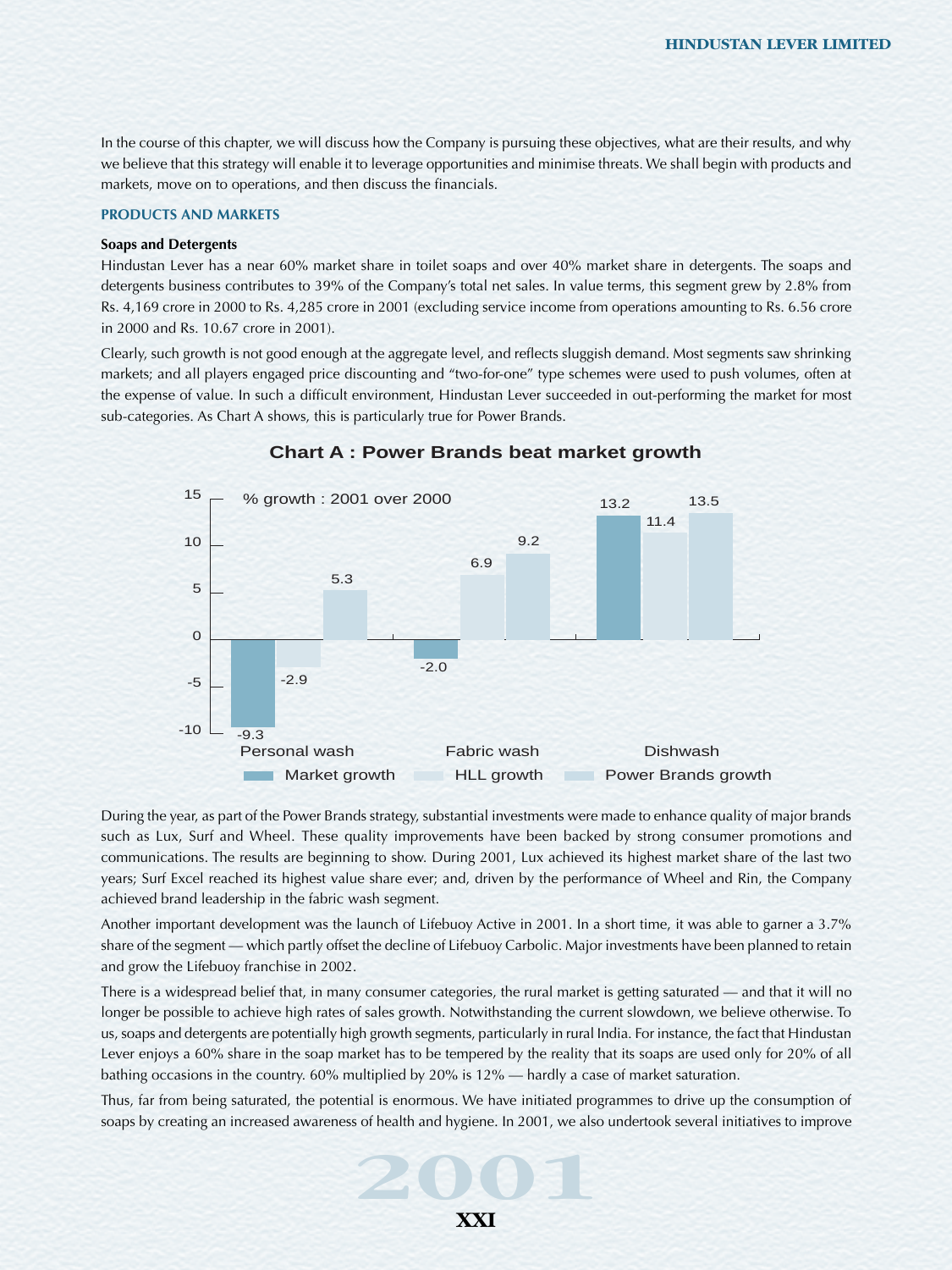the distribution network and reach, particularly in rural markets. Significant investments have been made in networking and IT to manage supply chain more efficiently and substantially improve levels of customer service.

Having said that, it should be recognised that for 2002, market growth will depend on overall economic turnaround and higher rural incomes. This is, therefore, a short-term risk factor. To a lesser extent, imports constitute a threat for the premium segment. However, at current tariff levels, domestic industry is well protected from legal imports. However, industry will need to be watchful of unauthorised grey imports. While price competition at the discount end constitutes another challenge, we believe that Hindustan Lever has the ability and the marketing strength to meet this threat.

During the year Company has commissioned two NSD Bar plants at Daman and Sumerpur respectively, one NSD powder plant at Haldia and one toilet soap plant at Goa.

#### **Personal Products**

This business which contributes approx. one-fifth to the Company's total net sales comprises of oral care with 36% market share in toothpaste, hair care (64.5% market share in shampoos) and skin care (54% market share in skin creams).

Oral care products, hair care products, skin care products, deodorants, colour cosmetics and talcum powder constitute the Company's personal products business. Despite sluggish market conditions, this business registered a double-digit growth in 2001, and accounted for 20.2% of total net sales of Hindustan Lever during the year. Sales grew by over 25% from Rs. 1,764 crore for 2000 to Rs. 2,212 crore for 2001 (excluding service income from operations amounting Rs. 5.75 crore in 2000 and Rs. 5.86 crore in 2001). Figures for 2001 include the colour cosmetics, fragrances and other personal products businesses of Lakme Lever Limited and Aviance Limited with effect from April 1, 2001 and July 1, 2001 respectively.

As Chart B shows, the strategy of focussing on Power Brands is reaping dividends in this segment as well — they ensured that the Company's sales grew at a faster rate than the market.



### **Chart B: Again, Power Brands drive growth**

During 2001, many of the Company's major brands such as Sunsilk and Clinic in hair care, Fair & Lovely and Ponds in skin care, and Pepsodent in oral care were made more contemporary and successfully re-launched.

In the hair care category, Clinic Plus, Clinic All Clear and Sunsilk were re-launched and the packaging of the Sunsilk and All Clear bottles was changed in line with international developments. The Company also entered the category of hair colourants, with the launch of Sunsilk hair colours in the metros. Simultaneously, Lux sachets were launched at prices of Re.1 and Re. 0.50 to tap the low price end of the sachet market.

In skin care, the Fair & Lovely franchise was strengthened through investments in advertising, increased rural penetration and new launches. The main brand, Fair & Lovely cream, was also re-launched with improved packaging and communication. Other launches included a fairness soap, a cream for removing under eye dark circle, and a sachet with a re-usable cap.

**2001**<br>
Skin care ranges. A new talc variant, Ponds Light n' Fresh, and a new mini Cold Cream were successfully launched in 2001. The Pond's brand recorded a double-digit growth after a gap of two years, with comprehensive re-launches of its talc and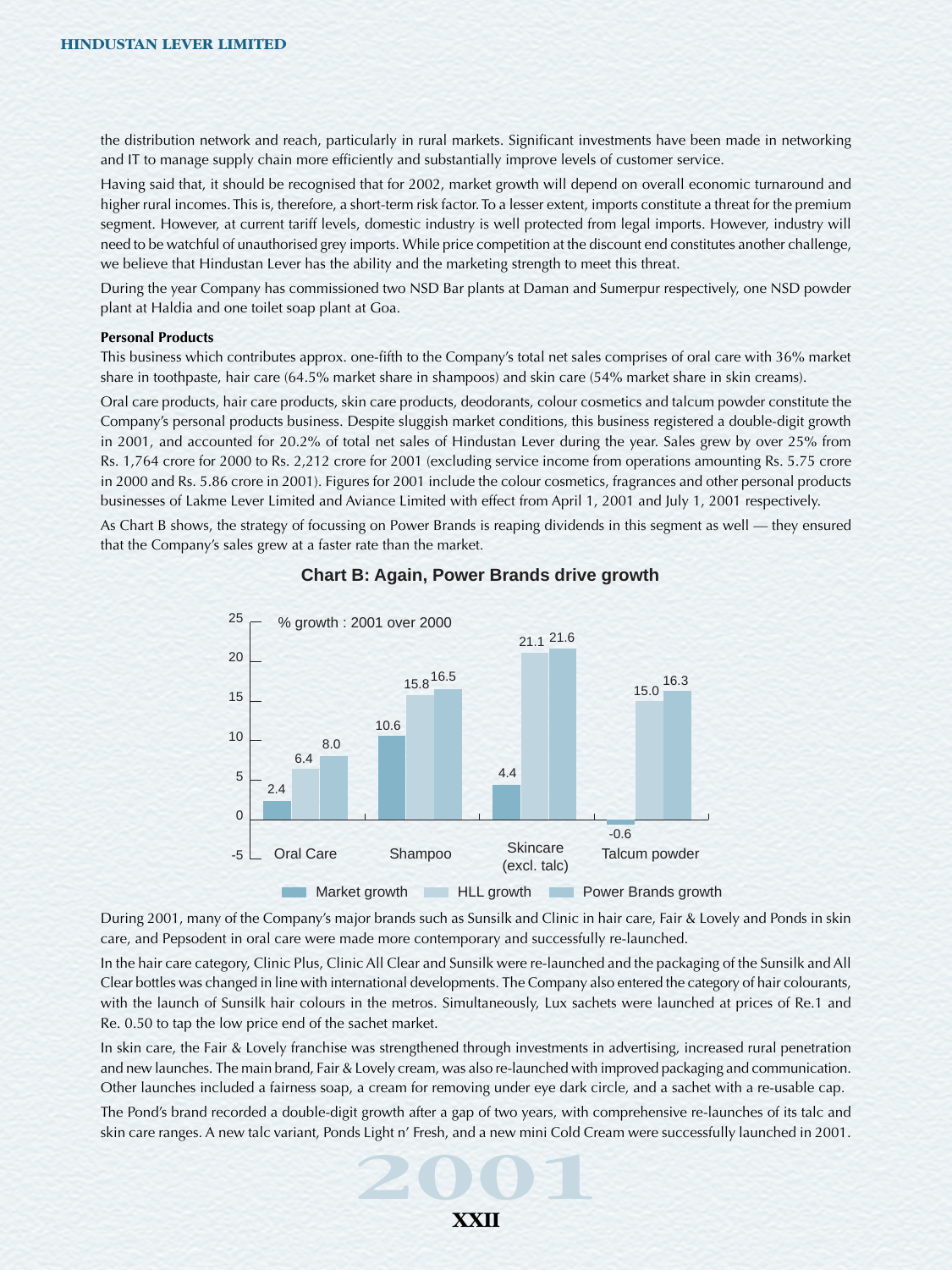The skin care range of Lakme was renovated and strengthened, and a new premium product, Lakme Fair Perfect, was introduced towards the end of 2001.

In the oral care category, Pepsodent was relaunched and emerged much stronger in 2001. Introduction of value packs as well as new advertising helped increase this brand's market share. Simultaneously, we decided to de-prioritise the toothpaste brand called Aim, in order to focus all our efforts on Pepsodent and Close-Up. Market data shows that this strategy has been successful in the second half of 2001.

Apart from strengthening the Power Brands, the Company followed a strategy of reducing costs and improving quality in the personal products business. Supply chain and sourcing efficiencies led to significant cost reduction, while quality improvement came through new technologies and innovations. While the outlook for this segment is dependent on overall market conditions, we believe that the initiatives taken in 2001 and continued in 2002 will enable Hindustan Lever to continue on the high growth path in this business.

During the year Company has commissioned a personal products factory at Doom Dooma in Assam.

#### **Foods**

As discussed earlier, improving profitability of the Foods business is an important strategic objective of the Company. Sales from the Foods business grew by 2.2% to Rs. 794 crore for 2001 from Rs. 777 crore in 2000, and accounted for 7.2% of the Company's total sales. Although small in comparison with most of Hindustan Lever's other businesses, absolute profit from Foods has doubled in 2001, and gross margins have improved by 5 percentage points. However, we still have a long way to go.

### **— Culinary Products**

An established brand name in the culinary products segment, Kissan is the leader in jams and squashes, with over 75% of market share in each, and is one of the two dominant players in the ketchup market. However, market conditions were very poor in 2001, which took its toll on the Company's business as well. Total jam sales fell by 7.8%, and the Company too registered a 3.4% decline in the segment. In the case of ketchup, Hindustan Lever fared worse than the market. The Company's sales fell by 8.6%, versus the industry's negative growth of 0.8%.

The market for squashes, as a whole, faces a threat with competition from carbonated soft drinks and ready-to-drink fruit juices. In ketchups, the threat comes from low cost local players. Even so, we are quite upbeat about the prospects of ketchup and jams. The Company launched new campaigns for these products during the year that yielded satisfactory results during the second half of 2001. For instance, the launch of our "All Fruit No Sugar" jams is creating a new high value segment, which ought to expand in the years to come.

To improve and reconfigure the supply chain, we are in the process of optimising production sites on a regional basis. As part of this exercise, the factory at Zahura, Punjab was restructured in 2001. This exercise will continue across other regions, and should enhance operational efficiency in the coming years.

It is our belief that the culinary business will be strengthened with the amalgamation of the business of International Best Foods with Hindustan Lever. Bestfood's Knorr brand doubled its turnover during 2001, and its profitability was improved by streamlining supply chain and restructuring some of its operations. The focus on growing the Knorr brand and improving profitability will continue throughout 2002.

#### **— Spreads, Cooking Products Category and Bakery Fats**

Sales turnover of the spreads, cooking category and bakery fats business grew by 20.7 % during 2001. The business continued to focus on margin improvements, and was able to achieve higher operating profit compared to the previous year.

The edible oils and fats market in 2001 was subjected to uncertainty due to changes in the import duties by the Government of India. Moreover, there was an increase in competition in vanaspati and refined oils, with a number of new international players entering the field.

Despite these pressures, the Company did well — once again thanks to the Power Brand strategy. Although the overall vanaspati market shrank by 2.6% in 2001, Hindustan Lever managed to grow at an impressive 17.8%. Consequently, Dalda Vanaspati increased its market share from 25.7% in 2000 to 29.0% in 2001.

We are now focussing on innovative and distinctive products. Dalda Activ, a healthier product than traditional vanaspati,

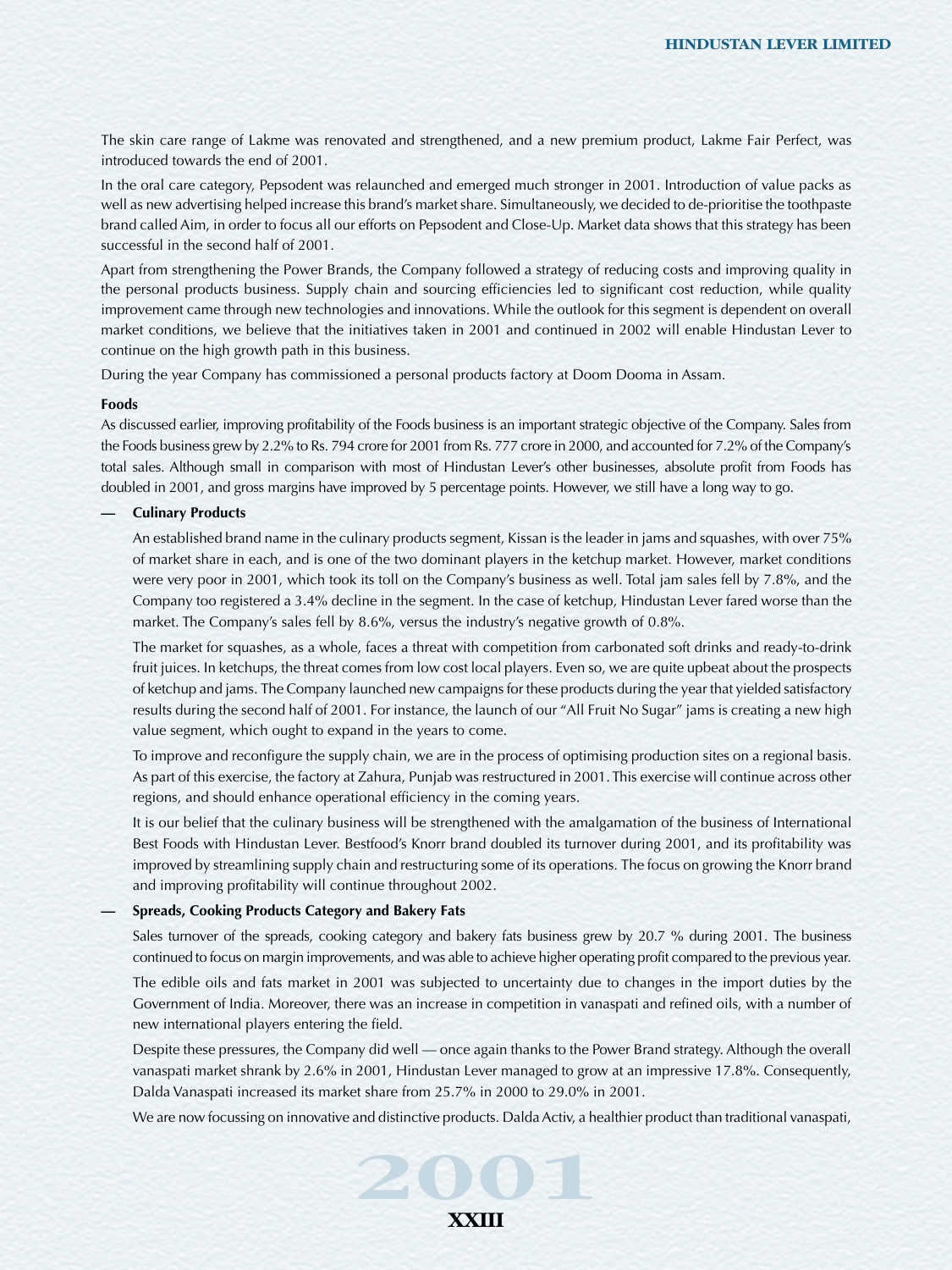consolidated its position during the year. The test market for Dalda Classic, a cooking product with a delicious aroma, met with encouraging results. The Company also launched its initiative in the flavoured spreads area with the test launch of Kissan Choco Kick and Honey Kick in select markets.

#### **— Popular Foods**

This business comprises branded wheat flour and salt, both of which are sold under the Annapurna name. This is a very tough market, and the Company did not perform as well as it should have. To be sure, Annapurna still continued as the market leader in the branded atta market in 2001. However, against an overall market growth of 9.1% in 2001, Annapurna atta posted a sales decline of 15.4%. The Company is determined to reverse this trend in 2002.

During 2001, an improved Annapurna atta was relaunched using patented technology. Moreover, to enter the higher value niche, Annapurna Ready to Eat chapatis were launched in Mumbai in December 2001. These chapatis are fully cooked and can be consumed after heating for only ten seconds. We are in the process of extending this product to other metro cities.

Annapurna salt has also not fared as well as it should. Although the overall market for salt in India grew by 4.7% in 2001, Annapurna salt saw a sales decline of 5.1%. Again, this is something that will have to be rectified during 2002.

During the year 2001, the popular foods business focussed on improving its profitability in line with the three-pronged strategy of the Company. This yielded good results with improvement in gross margins and operating margins.

A major technological development was the Company's use of a new proprietary technology, which prevents loss of iodine in salt during storage, transit and Indian cooking conditions. Hindustan Lever has filed for a patent for this technology in India and abroad. Annapurna salt was re-launched in 2001 incorporating this iodine preserving technology — which makes it the only salt in the market that retains its iodine content.

#### **Beverages**

Hindustan Lever's Beverages business consists of tea and coffee, and accounts for 12.9% of the total net sales. The Company's beverage sales declined by 8.5%, from Rs.1,546 crore in 2000 to Rs. 1,414 crore in 2001 (excluding service income from operations amounting to Rs. 6.89 crore in 2000 and Rs. 4.55 crore in 2001).

This decline was largely due to the Indian market for packet tea shrinking by 6.4 %, with Hindustan Lever's sales falling by 11.7%. In large part, this was due to challenging business environment in 2001. The bearish sentiment in the commodity continued for the third successive year. Easy availability of loose tea at low prices, coupled with reduced purchasing capacity among consumers depending upon agricultural income, led to significant down-trading. The Company also chose to rationalise non-core brands with unviable margins. In 2001, the fall in sales of these brands were not countered by adequate sales growth of the core brands.

Notwithstanding the poor overall market sentiment in tea, Hindustan Lever continued to follow its long-term strategy of upgrading the portfolio by focussing its innovation and marketing efforts only on the Power Brands. The Taj Mahal brand was able to clock good growth in a difficult year and innovative marketing efforts for Taaza resulted in higher volumes. Indeed, the decline in sales growth for the Power Brands was less than the decline of the Indian packet tea market.

In the mass market, the challenge is to establish a profitable business by effectively competing with loose tea and low-priced regional brands. To do so, we have invested significant sums in research and development with the objective of developing products with functional benefits relevant to the consumer. During 2001, the brand A1 was re-launched in Maharashtra as a stronger tea; and in Karnataka, a variant of A1, which contains vitamins, was test marketed in the latter part of the year.

In the last few years, packet tea has not grown in term of ''share of throat'', particularly among youth. We have, thus, embarked on a strategy of creating new consumption occasions for tea, and growing the Out of Home channels. Lipton Ice, Unilever's soft drink ice-tea brand, has been introduced in select markets and is expected to be a contributor in the future growth of Hindustan Lever's beverage business.

the overall India coffee market, Hindustan Lever registered 13.7% growth in sales — with Power Brands<br> **2001**<br> **2003** Notwithstanding the decline in sales, profitability of the Beverages business improved significantly by over 850 basis points at the gross margin level. In part, this has been driven by excellent results in the coffee business. Against a drop of 2.7% in

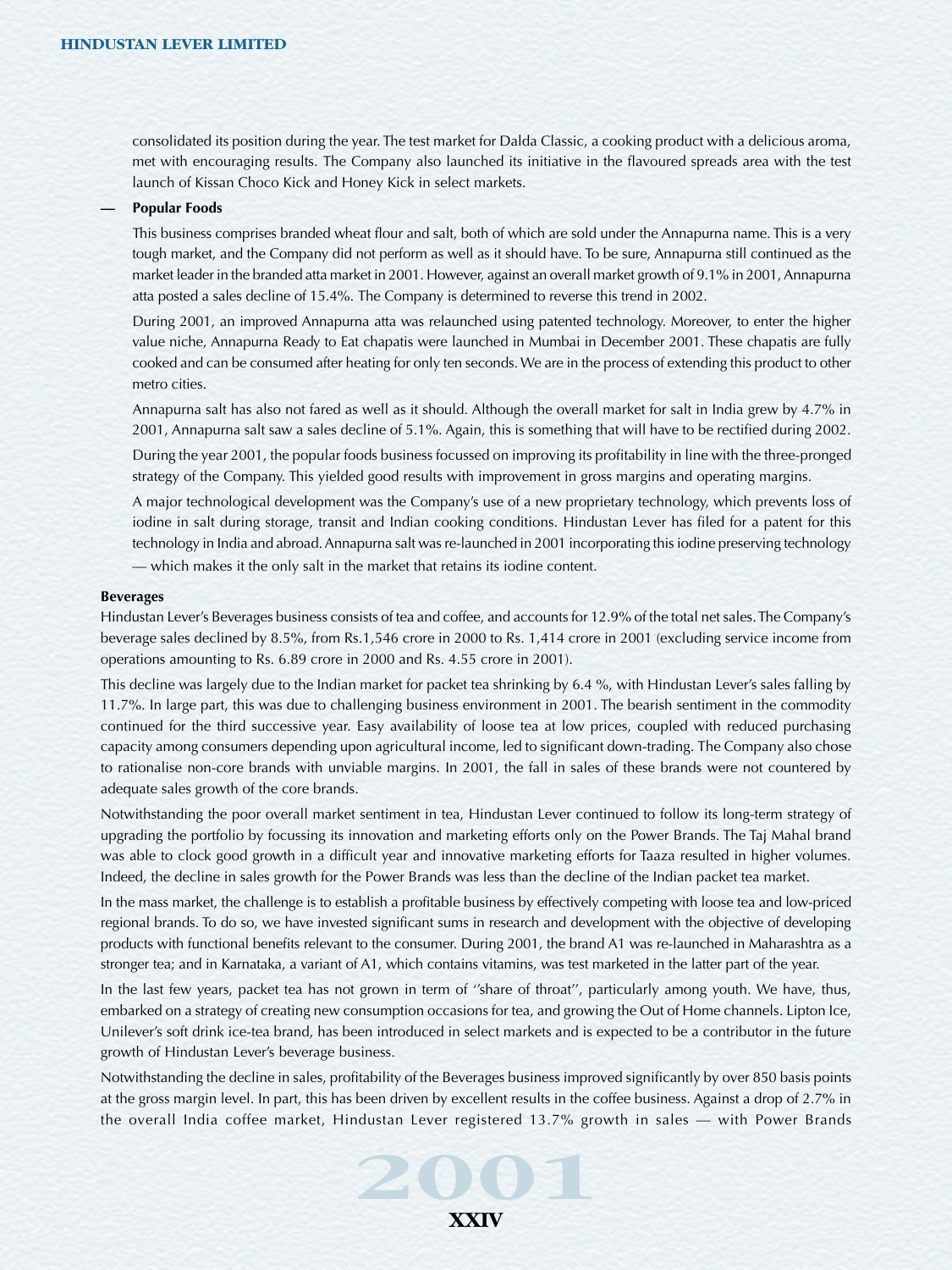growing by 20.6%. Bru was successfully re-launched with a significantly improved product and a new communication strategy to build a modern and youthful image for the brand.

Improved profitability of the Beverages business has been achieved by upgrading the brand portfolio and re-engineering the supply chain. A number of initiatives in sourcing, blending, manufacturing and distribution were taken to compress supply chain lead time, which resulted in significant improvements in quality (particularly freshness) and costs. Manufacturing locations have been reconfigured and modernised to optimise total systems cost. These steps, in addition to bringing down overhead costs, helped the business to manage its operations with negative working capital.

During the year two new manufacturing locations were commissioned at Khalilabad and Silvassa.

# **Ice Creams**

Accounting for 1.4% of the Company's total net sales, ice cream sales have declined by 4.5% from Rs. 164 crore in 2000 to Rs. 157 crore for 2001. This excludes service income from operations amounting to Rs. 4.75 crore in 2000 and Rs. 5.29 crore in 2001. Moreover, Company continued to make losses in 2001 in the Ice creams business, which amounted to Rs. 26.5 crore.

Although the Company's Kwality Wall's is the market leader in the organised sector with a share of over 50%, the consumption of ice creams is virtually stagnant in this sector, and the per capita consumption is very low compared to most other developing countries. Moreover, adverse weather conditions in 2001, aggressive low price competition and poor cold chain infrastructure also impacted growth as well as profits.

During 2001, we focussed on developing a new channel and strengthening the franchises of select brands. Kwality Wall's softies have now been introduced in all key cities, as were clearly differentiated products based on local preferences and affordability. Kwality Wall's Sundae tubs with different sauces, Max 123, Cornetto Snackers and Feast Snacko were launched in all key markets.

The Company has put in place a new strategy for turning around the ice cream business and this will be implemented in 2002. The strategy will cover product portfolio rationalisation, supply chain optimisation and cost reduction, sourcing arrangements and distribution reach, while strictly maintaining international hygiene standards.

#### **Exports**

Manufactured exports turnover of Hindustan Lever and its subsidiaries grew by 11% in 2001. In line with the decision to phase out traded exports, the Company consciously scaled these down by over 40%; and they will be further rationalised in 2002. Because of the reduction of traded exports, Hindustan Lever's total exports declined by 1.2%, from Rs. 1,772 crore in 2000 to Rs. 1,751 crore in 2001.

We are India's largest exporter of tea, soap detergents and personal products and value added marine products, and have been accorded the status of Golden Super Star Trading for outstanding export performance over the last three years. We have also received the GLOBOIL Award for outstanding performance in exports of castor seeds, castor oil and derivatives. Exports of soaps, detergents and personal products grew by 38% during the year, largely on account of increase in oral care and skin care exports. Two new plants have been commissioned to cater to increased exports of Fair & Lovely and to manufacture liquid care and household care products for the South East Asian markets. Several new products such as Dove Body Lotion, Dove Body Wash and Fair & Lovely under eye cream were launched for the first time in the Middle East and a Pepsodent Whitening toothpaste was launched in Kazakhstan. We have also entered into direct marketing arrangements for the Pears range of soaps in the US and are in the process of setting up similar arrangements in a few select countries. In 2001, we secured a 10,000 ton liquid detergents order from South East Asia, and supplies commenced in the last quarter.

Although the Beverages division exported higher volumes of both tea and coffee in 2001 over 2000, the depressed prices of tea and coffee led to a 2% drop in value terms over the previous year. During 2001, Russia — Hindustan Lever's single largest customer of packet tea — decided to start manufacturing in the country. The full impact of the loss of this business will be felt in 2002. However, to compensate for this loss, we have secured orders to supply tea bags to Unilever Australia. Production against these orders are expected to commence in the second half of 2002. A new EOU is being set up in Pune to cater to the needs of this business.

The Company's Marine division registered a 60 % increase in exports, with growth coming from the new business of salad<br> **2001**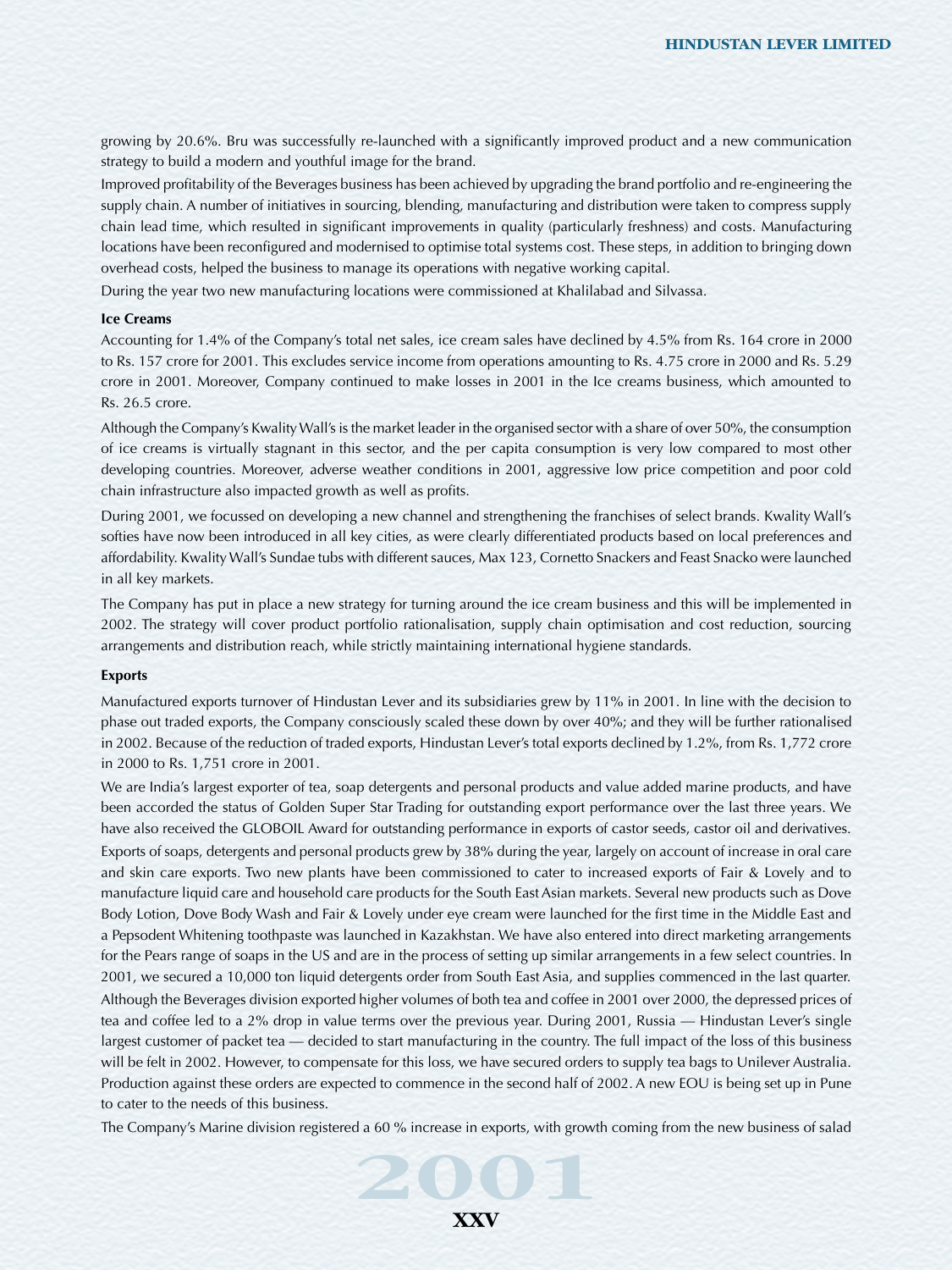shrimps and pasteurised crabs. The division now has a wide range of value added sea food products, which constitutes a focus area for exports growth. Accordingly, we propose to exit the non-value added sea catch business in 2002.

Rice exports faced severe low priced competition from Pakistan basmati in the Gulf and European markets. Our basmati rice brand, Gold Seal Indus Valley, has been re-launched in the Gulf and other markets from January 2002.

Leather exports registered a strong growth of 40% in 2001, driven by new customers in Italy, Germany, and the UK. The division consolidated its position with Hush Puppies licensees in Middle East and Canada. Progress was also made towards entering the US market, with the development of a new range of products.

#### **Summary of Business Operations**

The above discussion highlights the difficult domestic market environment in which Hindustan Lever has to compete. Growth across almost all product categories was sluggish and in several cases negative. However, a few things stand out. First, Hindustan Lever was able to out-perform the market in most cases. Second, its investments in improving quality and enhancing advertising of the Power Brands is paying off: in many categories, the Power Brands grew significantly faster than the market. Third, and most important, with the exception of the ice creams, all other businesses have generated and maintained a steady growth in operating profits. "More from Less'' – the Company's strategy of focussing on fewer businesses, products and brands and investing disproportionately larger resources in them — has clearly worked in 2001.

#### **MERGERS**

Inorganic growth has been an integral part of Hindustan Lever's strategy. In 2001, the amalgamation of International Bestfoods Ltd (IBFL) with Hindustan Lever was confirmed by the Mumbai High Court. Shareholders of IBFL received two shares of Re.1 each of Hindustan Lever for every three shares of Rs. 10 each held in IBFL. The merger resulted in another powerful brand, Knorr joining the Company's stable, and strengthening the culinary business. The turnover of Knorr doubled in 2001, and its profitability was improved by streamlining supply chain and restructuring some of its operations. We will keep on growing this brand and significantly improving its profitability.

This merger also coincided with the amalgamation of yet another wholly owned subsidiary of the Company, Aviance Limited, to consolidate its personal products range with that of Company's personal products business and thereby facilitate long term growth and viability of these businesses and realise the benefits of greater synergy between these overlapping businesses.

During the year Rossell Industries Limited (RIL), which has seven tea gardens spread over a planted area in excess of 3000 hectares, became a subsidiary of Hindustan Lever consequent to Lipton India Exports Limited (LIEL), a 100% subsidiary of Hindustan Lever raising its shareholding in RIL to 60,02,708 equity shares of Rs. 10/- each constituting 59.62% of the issued and the paid up capital. The above together with 37,00,000 equity shares of Rs. 10/- each constituting 36.56% of the issued and paid up capital of RIL held by UOHBV raised the promoter shareholding in RIL to 95.89%. LIEL has initiated steps to delist the Company in compliance with SEBI (Substantial Acquisition of Shares and Takeovers) Regulations, 1997 and the process is expected to be completed during the year 2002.

The Company acquired from Lakme Lever Limited, its wholly owned subsidiary, with effect from March 31, 2001 the assets and liabilities of its colour cosmetics, fragrances and personal care business at net book value.

#### **DIVESTMENTS AND JOINT VENTURES**

As mentioned earlier, one of the three key strategic objectives of the Company is to secure the long-term future of the Company's non-FMCG businesses. Operationally, this translates to seeking the main players in such industries, and then either divesting to them or creating joint ventures with them. We believe that such a strategy serves two purposes: it allows Hindustan Lever to focus on FMCG, and it ensures that the non-core businesses are run by the best in the industry.

Keeping this in mind, on 20 September 2001, the Company transferred its remaining 26% stake in Gold Mohur Foods and Feeds Limited (GMFFL) — a Company focussing on animal feeds and agricultural inputs — to its erstwhile joint venture partner, Godrej Agrovet Limited (GAVL). Thus, Hindustan Lever exited from this business, and GMFFL became a 100% Godrej group subsidiary.

We also entered into an agreement with ICI India Limited for the sale of our adhesives business, which was a unit of<br>**2001** 

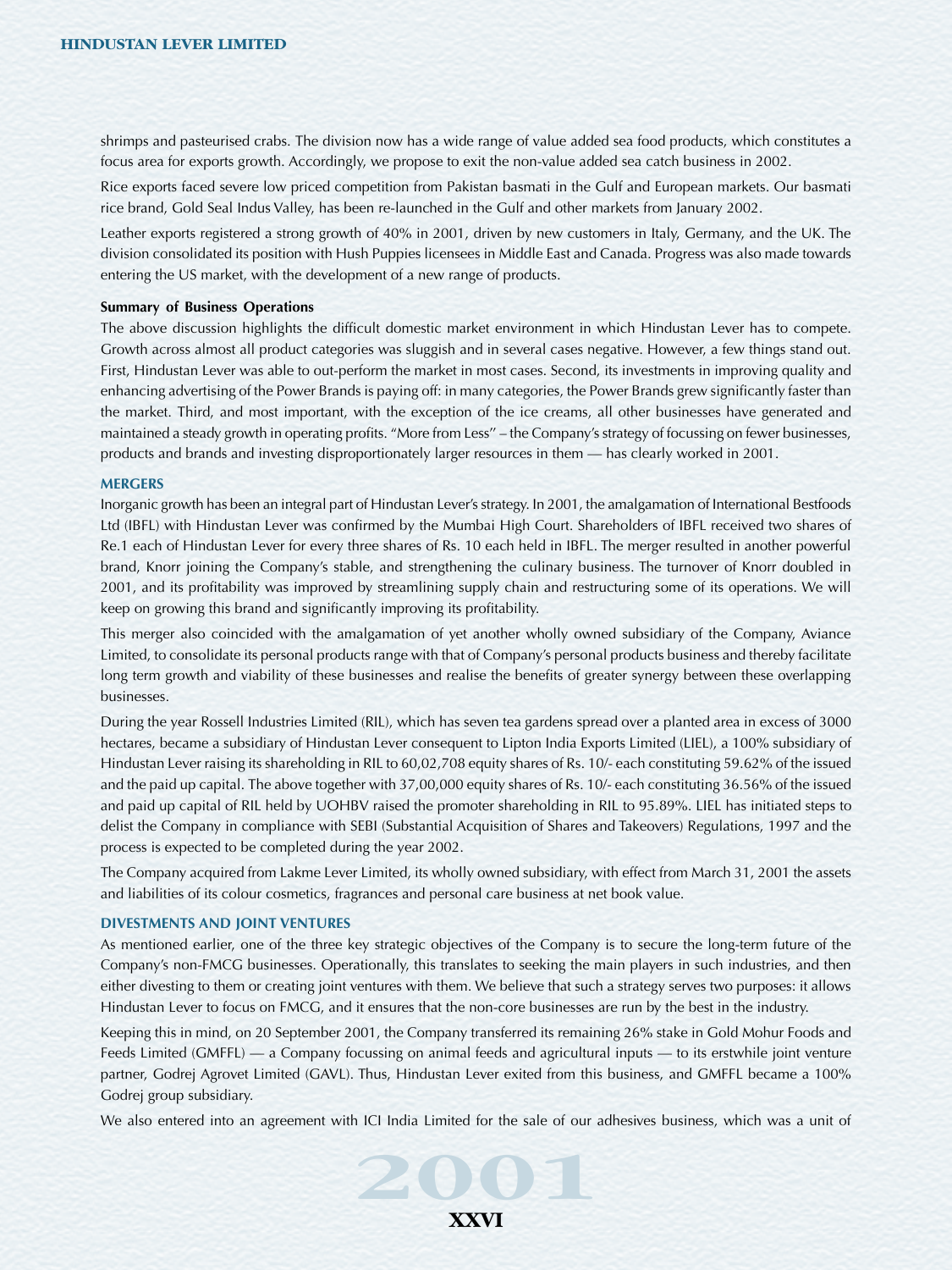Hindustan Lever's Specialty Chemicals Division. We entered into a similar arrangement with ICI India Limited for the sale of the nickel catalyst business on a 'going concern basis' — which involved ICI taking over the manufacturing facilities located at Taloja (near Mumbai) along with the services of 17 employees.

Moreover, following a joint venture arrangement with ICI India Limited and Quest International BV, the flavours and fragrances business of the Quest Division was transferred to Quest International India Limited — a Company in which ICI India and Quest International BV together hold 51%, with the balance 49% being held by Hindustan Lever. This joint venture, however, excludes Hindustan Lever's aroma chemicals business and the erstwhile Industrial Perfumes Limited, which continues as one of our divisions.

We have also proposed to transfer our undertaking engaged in the seeds business to its subsidiary, Paras Extra Growth Seeds Limited (formerly named as Grand Food and Catering Consultants Limited) on a going concern basis. The idea is to segregate this business into a separate entity, so that as and when we can identify a suitable technology partner, we can quickly execute a joint venture agreement. On 12 December 2001, Hindustan Lever initiated this process through postal ballot on an ordinary resolution. The result of the ballot was announced on 18 February 2002, which overwhelmingly approved the transfer.

The Seeds and Plant Growth Nutrient business was transferred in the first quarter of 2002 and a Joint Venture partner with 74% shareholding has been inducted.

#### **INFORMATION TECHNOLOGY**

Over the last several years, information technology has been an integral part of the Company's operations and in 2001, too, we continued our investments in this area.

All Hindustan Lever stockists in major towns are now connected on-line with the Company, and this has enabled direct transactions and collaborative planning for market activities. It has also allowed the Company to successfully pilot the concept of continuous replenishment of stocks — and, in what will be one of the largest IT implementations in the country, this practice is now being extended to cover more stockists in 2002. Symmetrically, we have established connectivity with major suppliers during 2001. These vendors now have direct access to the Company's material requirements and stock levels, and this connectivity will help in achieving continuous replenishment of input materials. Our new stockist-tosupplier connectivity is dealt with in greater detail in the section on supply net.

In another radically new initiative, a mobile handheld IT capability has been developed to enhance salesman productivity and coverage. This, too, is poised for roll-out during 2002.

Technology investments to upgrade internal planning systems have progressed well during the year. Internal IT will synchronise daily production and distribution with day-to-day customer offtake — and thus unlock substantial benefits in supply chain efficiencies and customer services. Moreover, the Company is simplifying internal transaction processing systems, which are currently spread over 200 locations. The idea is to leverage IT capabilities to simplify and re-engineer processes, and operate from a central location. This calls for upgrading Hindustan Lever's existing computer network and enhancing its Wide Area Network for higher reliability and bandwidth.

Communication and knowledge management are two other important applications of IT. We use internet enabled technologies for voice and video conferencing capabilities. In the course of the year, we set up 15 video-conferencing studios, to enable virtual meetings and instant communication at much lower costs. Knowledge management, too, has received major attention during the year. To leverage collective internal knowledge, intranet web sites on packaging development, consumer behaviour and commercial information have been launched.

Hindustan Lever will continue IT investments in strategic areas and use IT to simplify processes, reduce costs, leverage quality information and connect with business partners to achieve enhanced supply chain efficiencies and customer service.

#### **SUPPLY NET**

The marketing capabilities of Hindustan Lever are well known. What is not so well known is that our marketing prowess is backed by probably the best supply chain system in the country, which keeps costs and inventory under control and makes us extremely competitive in the market place.

We are now poised to seamlessly connect our stockists and suppliers through an end-to-end supply net. Named "Project Leap", this supply chain initiative leverages next generation technology and new business processes and represents one of the largest B2B e-commerce initiatives ever undertaken in India. It will reach towns in the country which lack even local internet infrastructure. Project Leap is expected to become fully operational across most businesses.

The objective of Project Leap is to catalyse Hindustan Lever's growth by ensuring that the right product is available at the<br>**2001** 

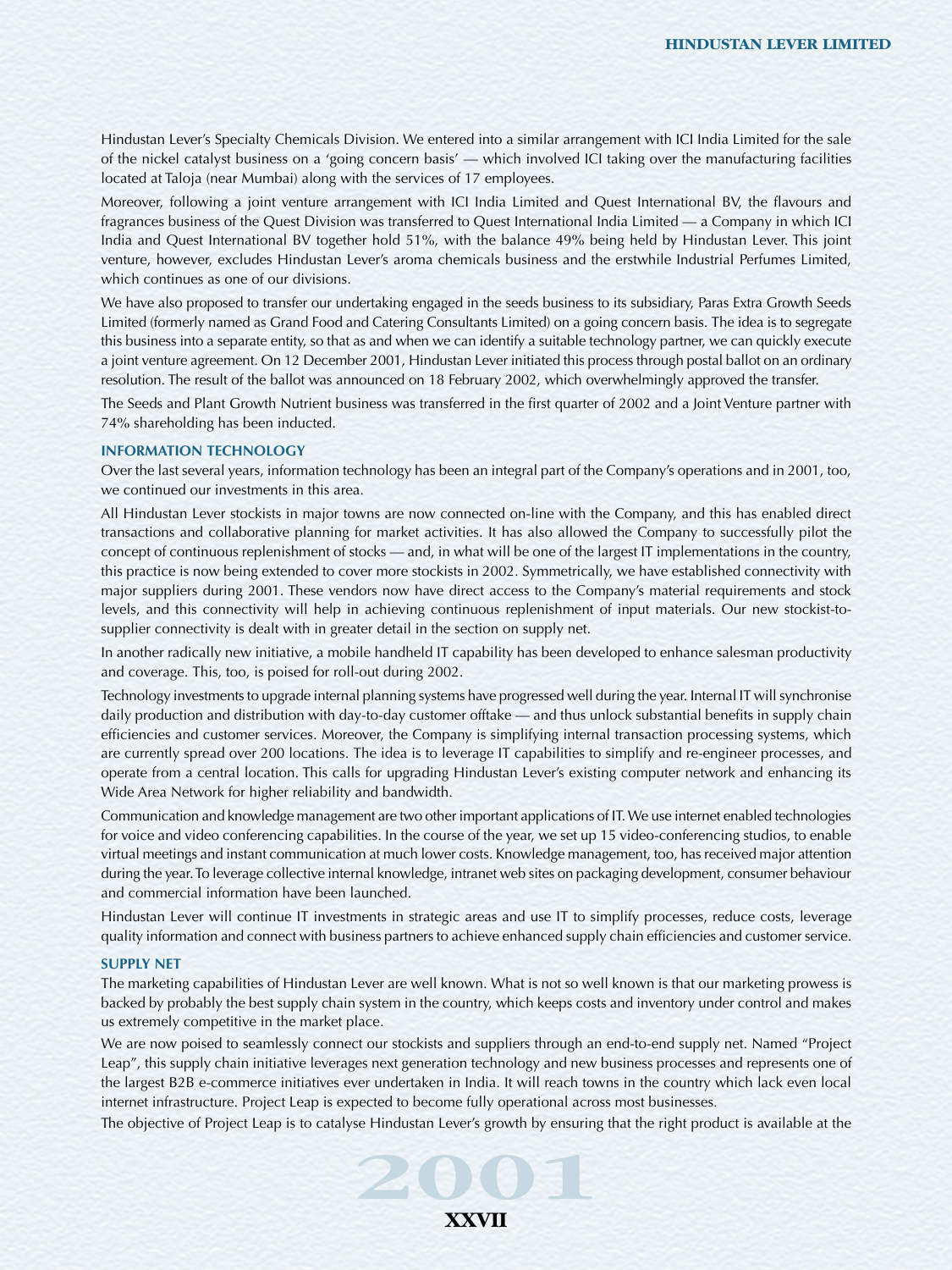right place in the right quantities, on a continuous replenishment basis. It begins with the supplier, runs through the factories and depots and reaches up to the redistribution stockists (RSs).

RSNet is the front-end initiative of Project Leap, connecting stockists through an Internet based system. It provides linkages with RSs' transaction systems, enables monitoring of stocks and secondary sales, and optimises RS orders and inventories. This has been already extended to more than 1,000 soaps, detergents and personal care stockists — and accounts for nearly half the turnover of that business. Information on secondary sales from Gandhidham to Guwahati is now available on the RSNet every day.

Backing this up is the internal network planner and optimiser. It handles the complex task of managing the planning, production and distribution requirements on an integrated basis. Already implemented in a part of the home and personal care business, it will handle the complex task of deciding what pack must be produced where, and to what location it should be dispatched to meet the orders generated on RSNet in the most cost effective manner.

This new model will help ascertain the daily stock positions at each point in the supply chain, project stock requirements at these points, plan for replenishment — and do so with complete transparency across the supply chain. An upshot of this is that the Company will be able to do production planning on a continuous basis. Instead of planning for every month, the Company will be able to plan for every day, and even for every shift, in line with an overall optimisation strategy.

The last leg of Project Leap is Supplier Net, which links the suppliers into the chain. Suppliers get access to the inventory levels of raw materials and packaging materials at the factories, as well as projected requirements. They will also have full online access to scheduled orders, receipts of supplies sent, quality control status at the factories, and payment cleared.

#### **NEW VENTURES**

In today's business environment, companies have to constantly reinvent themselves, evaluate their business portfolios and explore new growth avenues. A couple of years ago, Hindustan Lever had initiated Project Millennium, which identified several new growth opportunities for the Company. These opportunities were assessed by the Company's New Ventures Group on the basis of market potential, consumer preferences, and current and future capabilities of the Company.

Hindustan Lever's strength lies in brand building, distribution, consumer research and marketing, rural marketing, logistics and supply chain management. Therefore, we have short-listed four ventures that leverage all or most of these strengths. These are:

#### **— Confectionery**

Hindustan Lever entered the Rs.2,000 crore confectionery market for the first time in 2001. In line with the Company's strategy of leveraging brands across product categories, the Max brand — which is already a great favourite of children when they buy ice cream — has been extended to the confectioneries business. We are marketing Max candies at prices as low as 25 paise and 50 paise. Today, there are three products: ChocoMax, a 50 paise candy with a milky chocolate taste; Max Magic, a 25 paise candy with two distinct tastes; and MaxMasti, a 25 paise plain fruit candy.

These were first launched in Tamil Nadu. In a short span of time, they have emerged as the market leader in the state for their segment. Following this successful test-marketing in Tamil Nadu, the products have been launched in other parts of the country.

Hindustan Lever's successful entry into the confectionery market can be attributed to its insight into children's preferences, acquired through existing categories such as ice cream, culinary products and oral care; experience of selling low unit price packs gained in the hair care business; a well-established distribution network; and a costeffective manufacturing strategy mastered in the detergents business.

The entry in this market is also significant, as this is the first time that a Unilever group Company is marketing sugar confectioneries. Unilever has a globally well established brand, Max, which is associated world-wide with children. What we have done is to extend this brand to confectioneries. This is an example of leveraging global brands to create local businesses.

#### **— Health Care**

Our New Ventures team has spent 2001 in mapping out the opportunity and preparing an entry strategy for the growing healthcare business. The entry mix will be rigorously tested in 2002, after which we will take a decision on further extension and rollout.

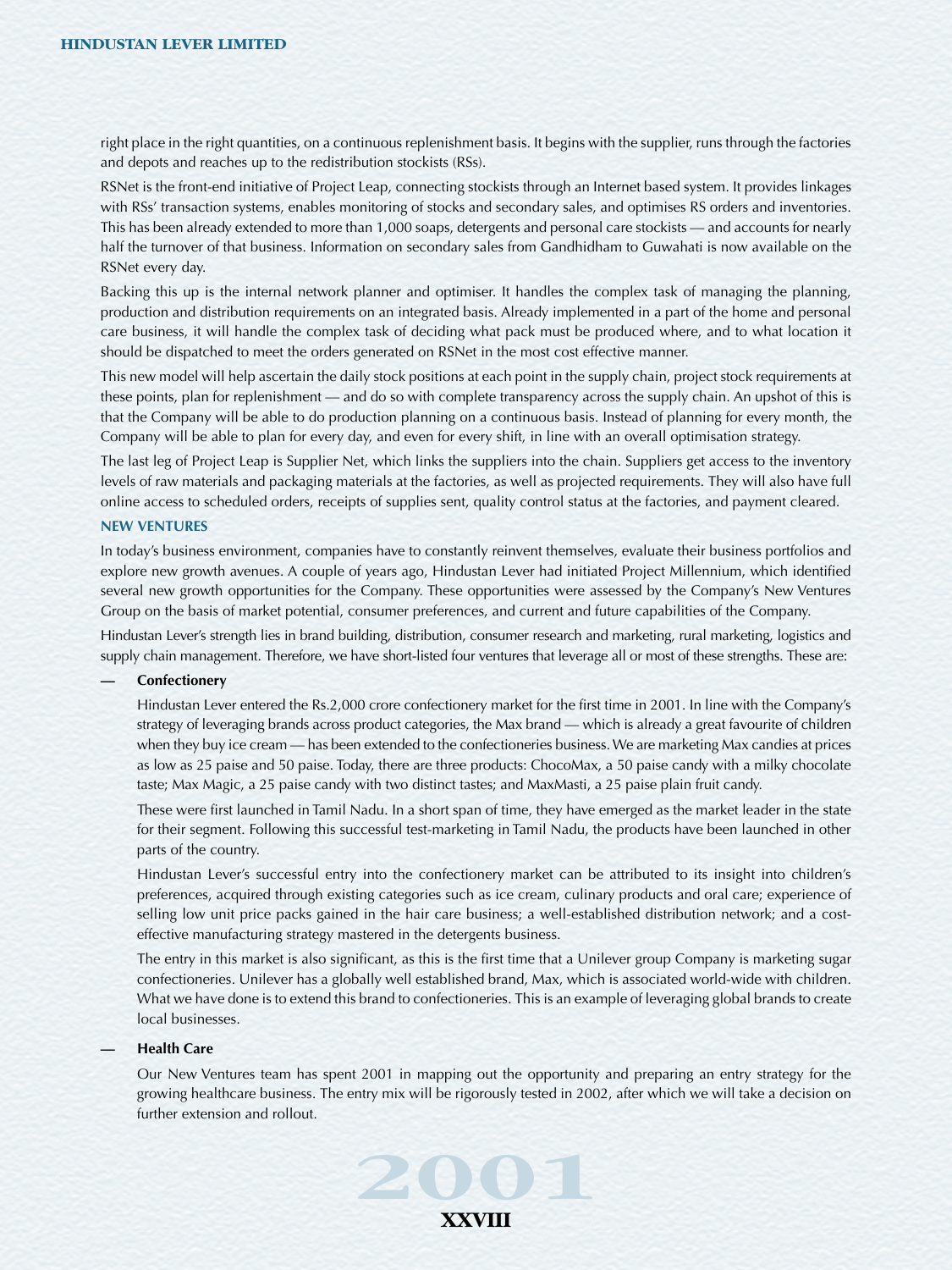## **— E-Tailing**

A pilot e-tailing initiative was launched in 2001 through a wholly owned subsidiary, Indexport Limited. Branded as Sangam Direct, it is geared towards meeting the bulk grocery needs of consumers. In addition to a B2C commerce-enabled web site, a web-enabled call centre has also been set up to receive orders through the telephone. The initial response for the pilot has been satisfactory, and the testing period for the service will continue before a final business decision is taken.

# **— Rural Connectivity**

The Company's rural connectivity team, working with NGOs and Self Help Groups, evolved a model that would carry both Hindustan Lever's brands and their communication to inaccessible parts of rural India. Project Shakti was launched in Nalgonda district of Andhra Pradesh as a pilot. Initial response to this initiative has been good, and the Company's market shares have shown a significant increase across categories in the pilot areas. Currently Project Shakti is operational through 400 Self Help Groups, and we intend to extend its reach during 2002.

#### **HUMAN RESOURCES**

The Company considers the quality of its human resources to be its most important asset and constantly endeavors to attract and recruit best possible talent and to retain, nurture and groom it to meet its current and future needs. The Company currently has approximately 31800 employees. It places great emphasis on training and development of employees at all levels and seeks to achieve more close alignment between their objectives and the strategic objectives of the business through intensive communication of the corporate strategic objectives to all its employees. While constantly endeavouring to change and adapt to meet the aspirations and expectations in a highly competitive environment, the Company seeks to deeply embed across the organisation and imbibe in all its employees the core values of Action, Courage, Caring and Truth.

### **FINANCIALS**

Despite a difficult year for the Indian economy, Hindustan Lever has succeeded in achieving good results for 2001. Turnover, net of excise, (or net sales) increased by almost 3.5%, from Rs. 10,604 crore in 2000 to Rs. 10,972 crore in 2001. Profits before depreciation, interest and taxes (PBDIT) increased by 15.9%, from Rs. 1,809 crore in 2000 to Rs. 2,096 crore in 2001. Profits before taxes and exceptional items (PBT) rose by 16.7%, from Rs. 1,665 crore in 2000 to Rs. 1,943 crore in 2001. Net profit increased by 25.3%, from Rs. 1,310 crore in 2000 to Rs.1,641 crore in 2001. Table 2 summarises the results.

#### **Table 2: Summarised profit and loss account of Hindustan Lever** (in Rs. Crore) (in Rs. Crore)

| For the year ended 31 December                           | 2001      | 2000      | Rate of growth |
|----------------------------------------------------------|-----------|-----------|----------------|
| Net sales                                                | 10971.90  | 10603.79  | $3.5\%$        |
| Other income                                             | 381.79    | 345.07    |                |
| <b>Total income</b>                                      | 11353.69  | 10948.86  | $3.7\%$        |
| Operating expenses                                       | (9257.91) | (9139.68) | $1.3\%$        |
| <b>PBDIT</b>                                             | 2095.77   | 1809.18   | $15.9\%$       |
| Depreciation                                             | (144.66)  | (130.94)  |                |
| <b>PBIT</b>                                              | 1951.11   | 1678.24   | $16.3\%$       |
| Interest                                                 | (7.74)    | (13.15)   |                |
| Profit before taxation (PBT) and exceptional items       | 1943.37   | 1665.09   | $16.7\%$       |
| Taxation: current tax                                    | (397.69)  | (355.00)  |                |
| Taxation: deferred tax                                   | (4.73)    |           |                |
| Profit after taxation (PAT) and before exceptional items | 1540.95   | 1310.09   | $17.6\%$       |
| Exceptional items (net of tax)                           | 100.36    |           |                |
| Net profit                                               | 1641.31   | 1310.09   | $25.3\%$       |

The table clearly shows why Hindustan Lever has been able to increase its profits at a faster rate than growth in net sales. The key to it lies in keeping a very tight control on costs.

**2001** reducing this element of cost; it also added over Rs. 100 crore to Net Profit in the form of exceptional income. Net sales grew by 3.5%, while the growth in operating expenses was limited to 1.3%. Not only did operating expenses grow at a rate less than net sales, but it was also significantly less than the annual rate of inflation. Efficient supply chain management coupled with lower input prices actually reduced cost of goods sold by 1.4% — from Rs. 6,443 crore in 2000 to Rs. 6,354 crore in 2001. This is an example of our strategy of getting "More from Less". Staff costs fell by 3.7% — from Rs. 614 crore in 2000 to Rs. 592 crore in 2001, aided by lower restructuring costs. Securing the future of non-core businesses played a role in

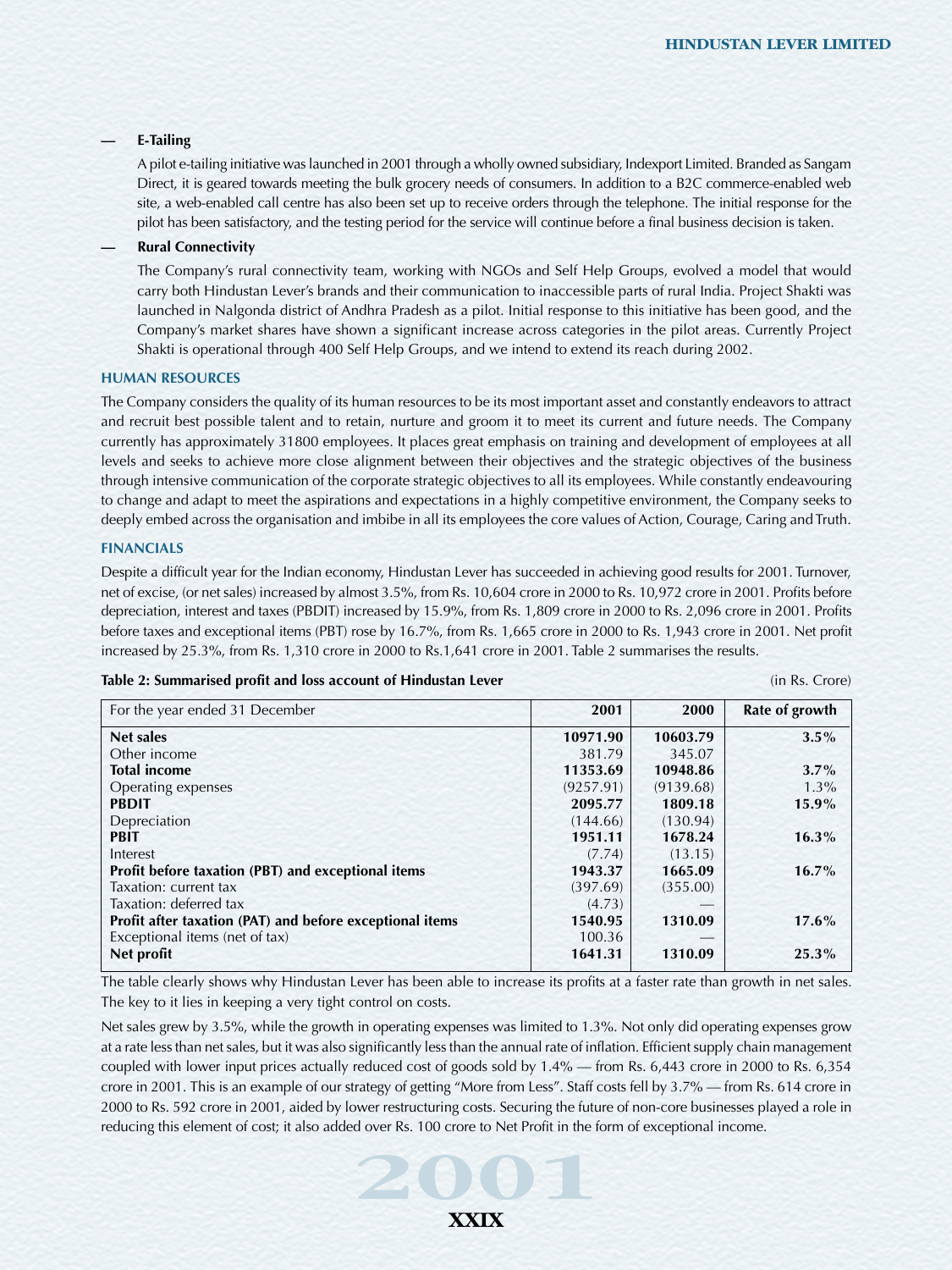Thanks to these results, return on net worth (RONW) has increased from 52.6% in 2000 to 53.9% in 2001. Earnings per share (EPS) has risen by 25.2% — from Rs. 5.95 in 2000 to Rs. 7.46 in 2001. Total dividend has increased from Rs. 3.50 per share of Re. 1 in 2000 to Rs.5 in 2001. Table 3 gives RONW, return on capital employed (ROCE) and EPS over the last five years.

### **Table 3: RONW, ROCE and EPS for the last five years**

| For the year ended 31 December                      | 1997     | 1998  | 1999  | 2000     | 2001  |
|-----------------------------------------------------|----------|-------|-------|----------|-------|
| <b>RONW</b>                                         | $46.0\%$ | 48.9% | 50.9% | 52.6%    | 53.9% |
| <b>ROCE</b>                                         | $61.1\%$ | 58.7% | 61.8% | $64.5\%$ | 62.4% |
| EPS of Re.1 (adjusted for bonus, if any), in rupees | 2.81     | 3.67  | 4.86  | 5.95     | 7.46  |

### **Economic Value Added (EVA)**

EVA is increasingly being used to measure the performance of companies. It is the residual income after charging the Company for the cost of capital provided by lenders and shareholders. EVA represents the value added to a Company's investors — produced by generating operating profits in excess of the cost of capital employed in the business.

EVA = Net Operating Profit after Taxes (NOPAT) – Cost of Capital Employed (COCE), and COCE = Weighted average cost of capital (WACC) (x) Average capital employed. Table 4 gives the EVA for Hindustan Lever over the last five years.

| Table 4: EVA for Hindustan Lever in the last five years (Rs. crore) |  |  |
|---------------------------------------------------------------------|--|--|
|---------------------------------------------------------------------|--|--|

| Years | <b>EVA</b> | Average capital employed | EVA as % of capital employed |
|-------|------------|--------------------------|------------------------------|
| 1997  | 365        | 1287                     | 28.4%                        |
| 1998  | 548        | 1652                     | 33.2%                        |
| 1999  | 694        | 2070                     | 33.5%                        |
| 2000  | 858        | 2389                     | 35.9%                        |
| 2001  | 1080       | 2816                     | 38.4%                        |

Note that these calculations have been made under very conservative assumptions. A detailed note on EVA is given in page 30.

### **SEGMENT-WISE RESULTS**

Hindustan Lever has identified seven business segments in line with the Accounting Standard on Segment Reporting (AS-17). These are: (i) soaps and detergents, (ii) personal products, (iii) beverages, (iv) foods, including oils and fats, culinary, and branded staples, (v) ice creams, (vi) exports, and (vii) others, including chemicals and agri-products. Table 5 gives the audited financial results of these segments.

#### **Table 5: Segment revenue, results and capital employed**

| For the year ended 31 December 2001                      | <b>Rs. Crores</b> |
|----------------------------------------------------------|-------------------|
| <b>Segment Revenue (Sales plus income from services)</b> |                   |
| Soaps and detergents                                     | 4295.43           |
| Personal products                                        | 2217.94           |
| <b>Beverages</b>                                         | 1418.82           |
| Foods                                                    | 794.20            |
| Ice creams                                               | 161.86            |
| Exports                                                  | 1750.62           |
| Others                                                   | 654.73            |
| Total                                                    | 11293.60          |
| Less: inter-segment revenue                              | (267.54)          |
| Net sales/income from operations                         | 11026.06          |
| Consisting of:                                           |                   |
| a) Net sales                                             | 10971.90          |
| b) Service income from operations                        | 54.16             |
| <b>Segment Results (PBIT)</b>                            |                   |
| Soaps and detergents                                     | 978.63            |
| Personal products                                        | 670.14            |
| <b>Beverages</b>                                         | 173.59            |
| Foods                                                    | 6.92              |
| Ice creams                                               | (26.52)           |
| Exports                                                  | 82.04             |
| Others                                                   | 24.59             |
| Total                                                    | 1909.39           |